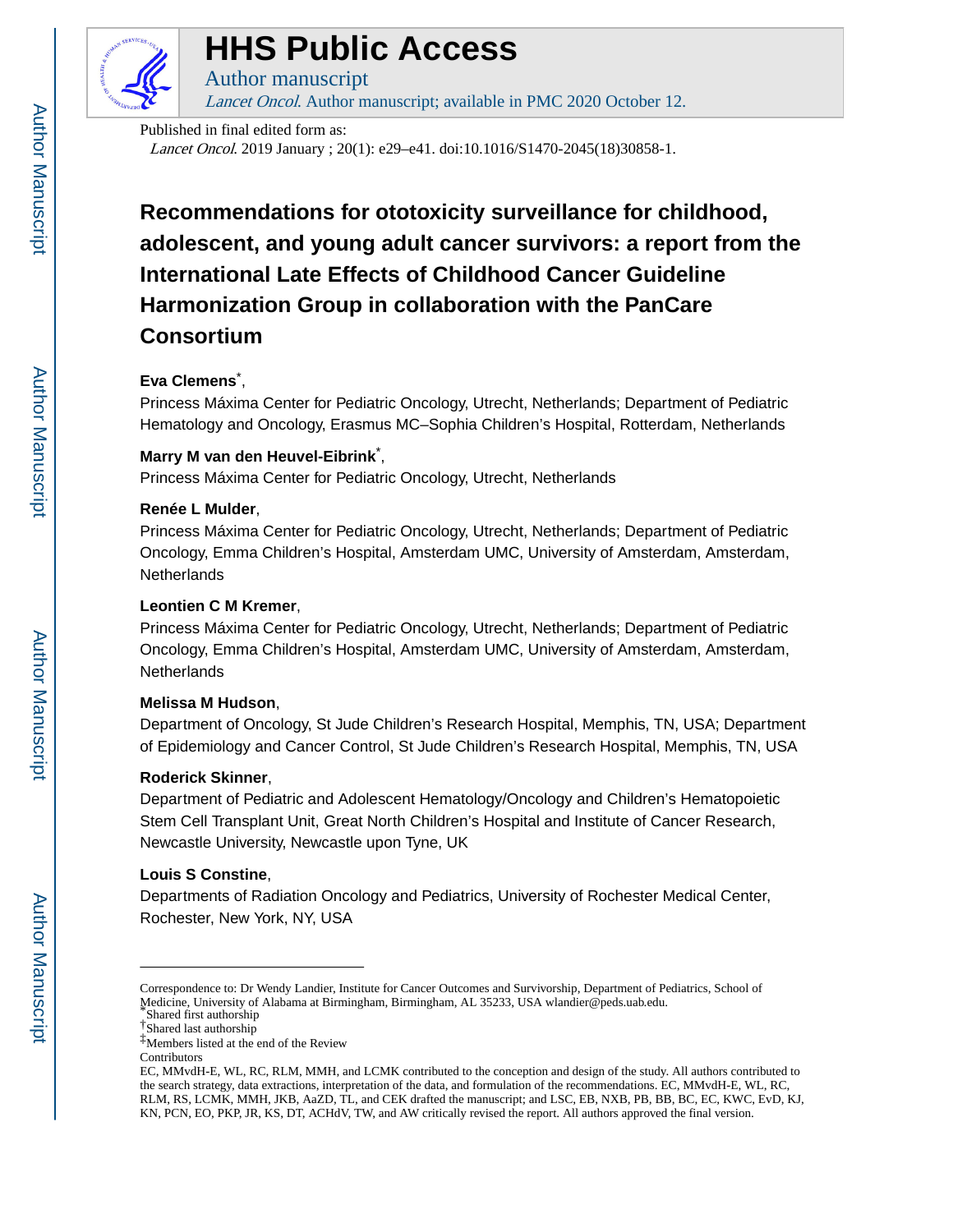#### **Johnnie K Bass**,

Rehabilitation Services, St Jude Children's Research Hospital, Memphis, TN, USA

#### **Claudia E Kuehni**,

Swiss Childhood Cancer Registry, Institute of Social and Preventive Medicine, University of Bern, Bern, Switzerland; Department of Pediatrics, Children's University Hospital of Bern, University of Bern, Bern, Switzerland

#### **Thorsten Langer**,

Pediatric Oncology and Hematology, University Hospital for Children and Adolescents, Lübeck, **Germany** 

#### **Elvira C van Dalen**,

Princess Máxima Center for Pediatric Oncology, Utrecht, Netherlands; Department of Pediatric Oncology, Emma Children's Hospital, Amsterdam UMC, University of Amsterdam, Amsterdam, **Netherlands** 

#### **Edith Bardi**,

Department of Pediatrics and Adolescent Medicine, Kepler Universitätsklinikum, Linz, Austria

#### **Nicolas-Xavier Bonne**,

University of Lille, CHU Lille, Otology and Otoneurology, Lille, France

#### **Penelope R Brock**,

Great Ormond Street Hospital for Children NHS Foundation Trust, London, UK

#### **Beth Brooks**,

Audiology and Speech Pathology Department, British Columbia's Children's Hospital, Vancouver, BC, Canada; School of Audiology and Speech Sciences, University of British Columbia, Vancouver, BC, Canada

#### **Bruce Carleton**,

Pharmaceutical Outcomes Programme, British Columbia's Children's Hospital, Vancouver, BC, Canada; Department of Pediatrics, Faculty of Medicine, University of British Columbia, Vancouver, British Columbia, Canada

#### **Eric Caron**,

Department of Epidemiology and Cancer Control, St Jude Children's Research Hospital, Memphis, TN, USA

#### **Kay W Chang**,

Department of Otolaryngology, Stanford University, Palo Alto, CA, USA

#### **Karen Johnston**,

Kids Cancer Centre, Sydney Children's Hospital, High Street, Randwick, NSW, Australia

#### **Kristin Knight**,

Department of Pediatric Audiology, Child Development and Rehabilitation Center, Doernbecher Children's Hospital, Oregon Health and Science University, Portland, OR, USA

#### **Paul C Nathan**,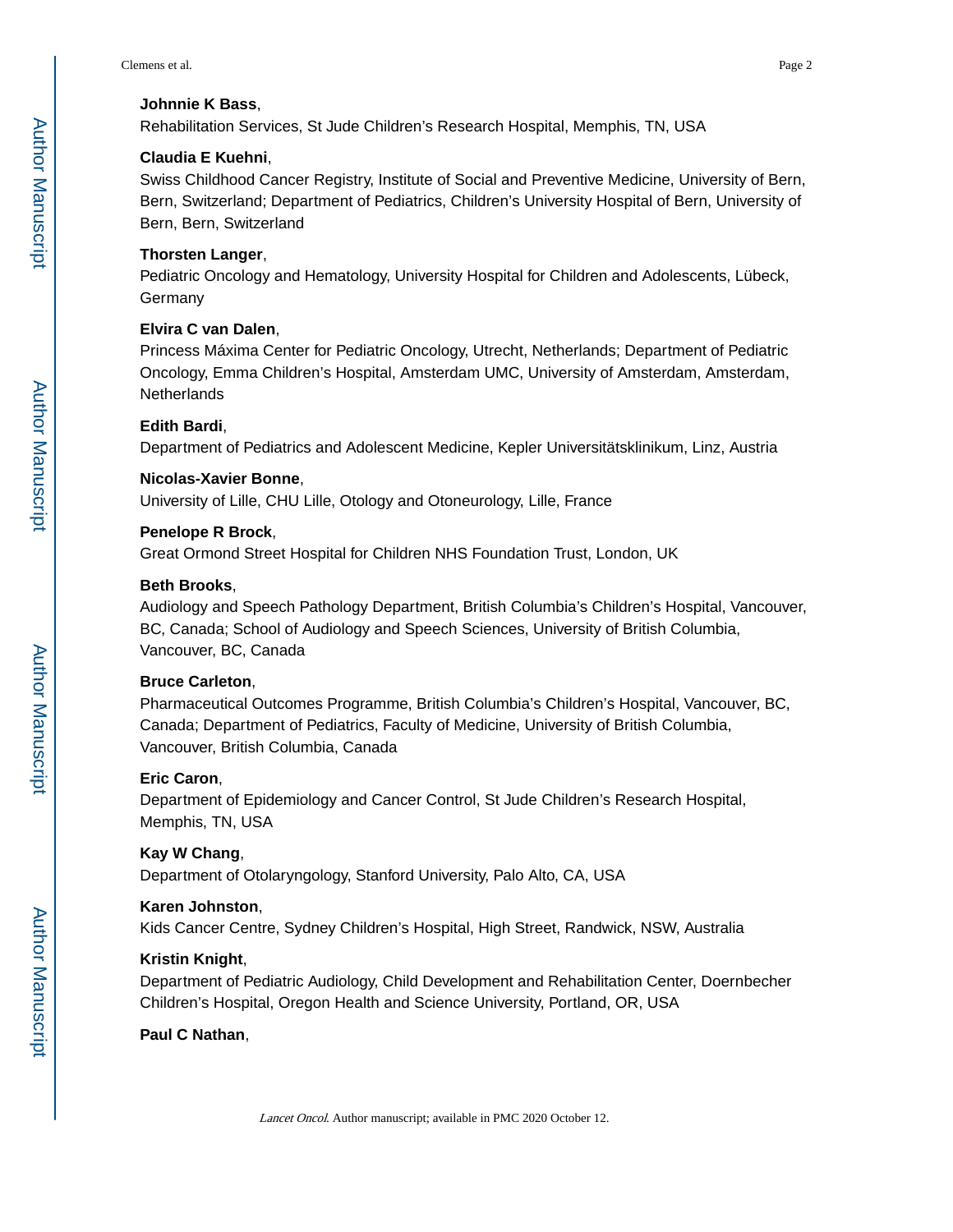Department of Pediatrics, Division of Hematology/Oncology, The Hospital for Sick Children, Toronto, ON, Canada

#### **Etan Orgel**,

Children's Center for Cancer and Blood Diseases, Children's Hospital Los Angeles, Los Angeles, CA, USA; Keck School of Medicine, University of Southern California, Los Angeles, CA, USA

#### **Pinki K Prasad**,

Department of Pediatrics, Louisiana State University Health Sciences Center, New Orleans, LA, USA; Division of Pediatric Hematology/Oncology, Children's Hospital of New Orleans, New Orleans, LA, USA

#### **Jan Rottenberg**,

Department of Otolaryngology and Head and Neck Surgery, St Ann's University Hospital Brno, Masaryk University, Brno, Czech Republic

#### **Katrin Scheinemann**,

Division of Pediatric Hematology/Oncology, Hospital for Children and Adolescents, Cantonal Hospital Aarau, Aarau, Switzerland; Division of Pediatric Hematology/Oncology, University for Children's Hospital Basel, Basel, Switzerland; Division of Pediatric Hematology/Oncology, McMaster Children's Hospital, McMaster University, Hamilton, ON, Canada

#### **Andrica C H de Vries**,

Princess Máxima Center for Pediatric Oncology, Utrecht, Netherlands; Department of Pediatric Hematology and Oncology, Erasmus MC–Sophia Children's Hospital, Rotterdam, Netherlands

#### **Thomas Walwyn**,

Department of Pediatric and Adolescent Oncology, Perth Children's Hospital, Nedlands, WA, Australia; School of Medicine, University of Western Australia, Perth, WA, Australia

#### **Annette Weiss**,

Swiss Childhood Cancer Registry, Institute of Social and Preventive Medicine, University of Bern, Bern, Switzerland; Institute of Epidemiology and Preventive Medicine, University of Regensburg, Regensburg, Germany

#### **Antoinette am Zehnhoff-Dinnesen**,

Department of Phoniatrics and Pedaudiology, University Hospital Münster, Westphalian Wilhelm University of Münster, Münster, Germany

#### **Richard J Cohn**†,

Kids Cancer Centre, Sydney Children's Hospital, High Street, Randwick, NSW, Australia; School of Women's and Children's Health, University of New South Wales Medicine, Sydney, NSW, Australia

#### **Wendy Landier**†

Institute for Cancer Outcomes and Survivorship, Department of Pediatrics, School of Medicine, University of Alabama at Birmingham, Birmingham, Alabama, AL, USA

#### **International Guideline Harmonization Group ototoxicity group‡**

#### **Abstract**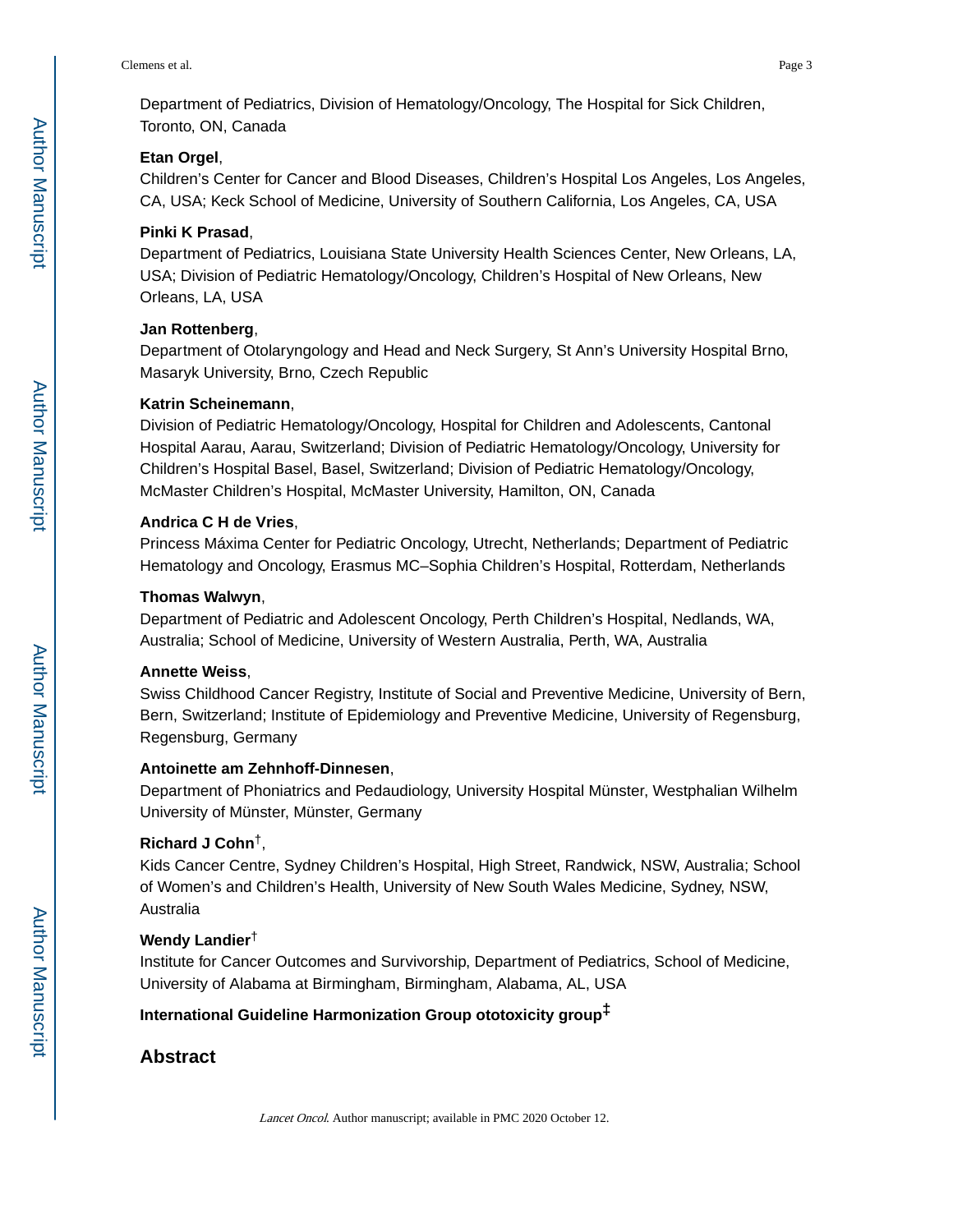Childhood, adolescent, and young adult (CAYA) cancer survivors treated with platinum-based drugs, head or brain radiotherapy, or both have an increased risk of ototoxicity (hearing loss, tinnitus, or both). To ensure optimal care and reduce consequent problems—such as speech and language, social–emotional development, and learning difficulties—for these CAYA cancer survivors, clinical practice guidelines for monitoring ototoxicity are essential. The implementation of surveillance across clinical settings is hindered by differences in definitions of hearing loss, recommendations for surveillance modalities, and remediation. To address these deficiencies, the International Guideline Harmonization Group organised an international multidisciplinary panel, including 32 experts from ten countries, to evaluate the quality of evidence for ototoxicity following platinum-based chemotherapy and head or brain radiotherapy, and formulate and harmonise ototoxicity surveillance recommendations for CAYA cancer survivors.

#### **Introduction**

Advances in the treatment of childhood, adolescent, and young adult (CAYA) cancer over recent decades have greatly improved long-term survival, with 5-year overall survival exceeding 80% in most high-income countries. $1-3$  However, improvements in outcomes are often compromised by the presence of long-term adverse effects from treatment. Ototoxicity is an adverse effect that has been reported by approximately 50% of CAYA cancer survivors following treatment with platinum- based compounds, head or brain radiotherapy, or both. $4,5$ Treatment-induced ototoxicity typically presents as hearing loss of high-frequency sounds, often accompanied by tinnitus.<sup>6–9</sup> Platinum-based compounds (eg, cisplatin and carboplatin) have been shown to be highly effective for a variety of paediatric malignancies, such as osteosarcoma, neuroblastoma, hepatoblastoma, brain tumours, and malignant germ cell tumours. In addition, head and brain radiotherapy is a crucial part of treatment for several head and neck tumours, most brain tumours, and relapsed leukaemia. Radiotherapy treatment for such tumours might include the temporal bone and brain stem area, typically with relatively high doses  $(30 \text{ Gy})$ . Hence, the middle ear, inner ear, and brain stem are often exposed to substantial ionising radiation dose. Older radiotherapy techniques are more likely to cause serious ototoxic sequelae than available therapies, such as intensitymodulated radiotherapy (IMRT), which reduce exposure to crucial aural structures because of their improved conformality in targeting tumours.5,10 Ototoxicity can occur in both children and adults treated with these modalities, but children are more vulnerable to treatment-induced hearing loss because their auditory pathways and language are still developing,<sup>4,5,11</sup> which is important because hearing deficits can adversely affect speech and language, social–emotional development, and academic performance in children.<sup>12,13</sup>

Recent population-based surveys suggest that, despite recommendations, monitoring of hearing loss in CAYA survivors is insufficient, with only 72% of those considered at risk having hearing tests during follow-up, and only 43% having full audiological monitoring before, during, and after treatment.<sup>14</sup> Therefore, clinical practice guidelines are needed to facilitate timely identification of, and intervention for, ototoxicity among at-risk CAYA patients with cancer and cancer survivors after completion of therapy.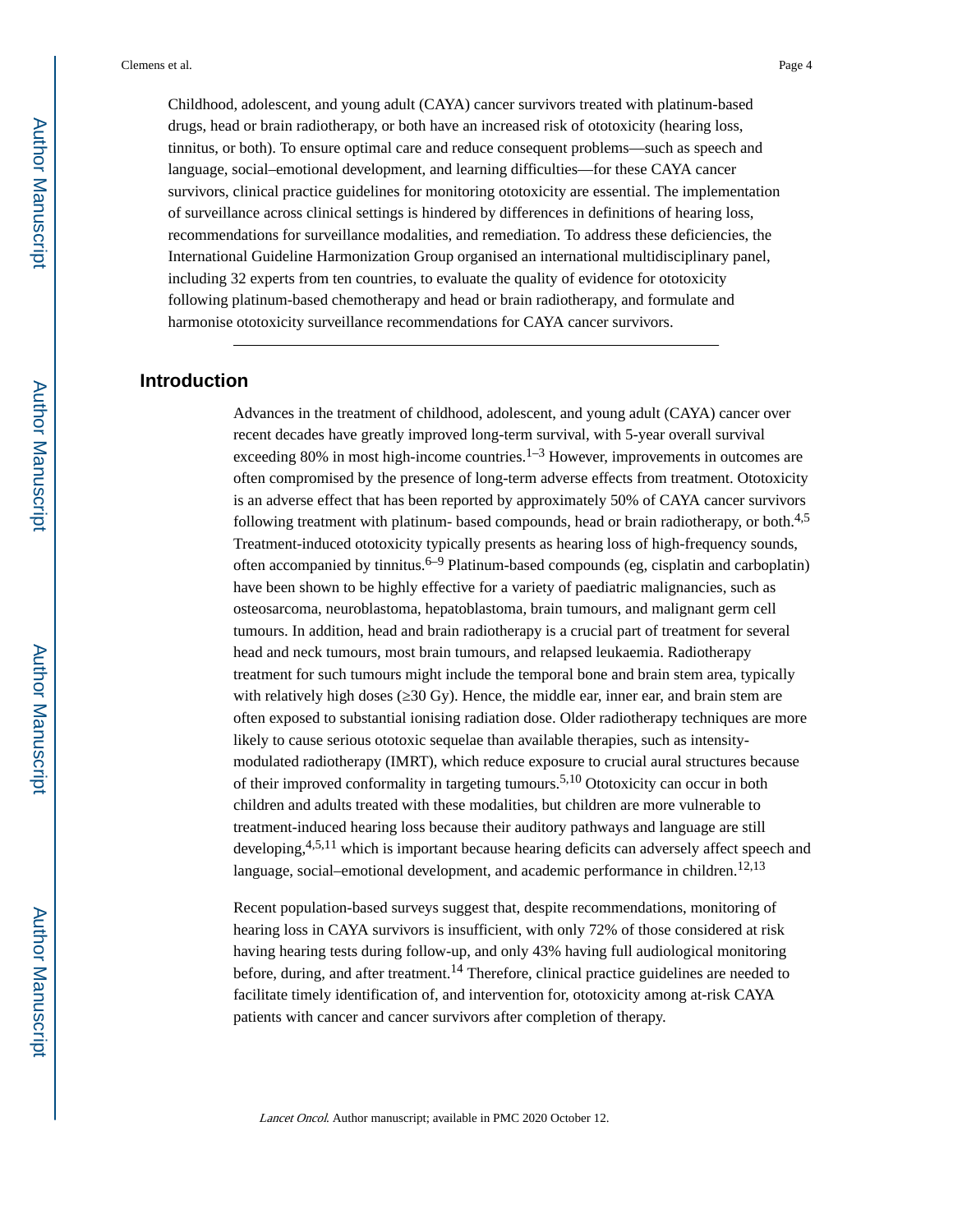Clinical practice guidelines for CAYA cancer survivors have been developed by representatives from several multinational, national, and institutional paediatric cancer groups.15–21 Definitions of at-risk populations, surveillance modality and frequency, and recommendations for interventions differ across national clinical practice guidelines for CAYA cancer survivors, hindering the implementation of surveillance across international settings. To establish global consensus, an international effort was organised to harmonise existing surveillance recommendations for CAYA cancer survivors. In this Review, we present a summary of the evidence and recommendations for ototoxicity surveillance in CAYA cancer survivors, proposed by an expert panel within the International Late Effects of Childhood Cancer Guideline Harmonization Group (IGHG) in collaboration with the European Union-funded PanCare Consortium.

#### **Data collection**

Detailed information about IGHG methods have been previously described.<sup>22</sup> For this study, a core group was assembled consisting of 32 representatives from the Children's Oncology Group,16 the Dutch Childhood Oncology Group,17 the UK Children's Cancer and Leukaemia Group,18 Australian and New Zealand Children's Hematology/Oncology Group, PanCare, and experts in ototoxicity from a range of medical specialties (paediatric oncology and haematology, radiology, radiation oncology, otolaryngology, pharmacooncology, paediatric audiology, epidemiology, survivorship care providers, and guideline experts).

We evaluated concordances and discordances across the more widely published Children's Oncology Group,16 Dutch Childhood Oncology Group,17 and the UK Children's Cancer and Leukaemia Group guidelines.<sup>18</sup> Clinical questions were formulated to address discordance, covering the following key issues: who needs surveillance; what surveillance modality should be used; how often and for how long should surveillance be done; and what should be done when atypical measurements are identified (appendix pp 1–3). For concordant guideline areas, the evidence cited by the guidelines was assessed to determine whether supporting evidence existed and whether it sufficiently supported these guidelines.

#### **Search strategy and selection criteria**

We did systematic searches of MEDLINE (through PubMed) for articles published between Jan 1, 1980, and Nov 6, 2017, using the search terms "childhood cancer", "hearing loss", "tinnitus", "ototoxicity", "platinum agents", "radiotherapy", "cerebrospinal fluid shunt", "cranial nerve", "surgery", "audiometry", and "hearing aid". Detailed search strategies are provided in the appendix (pp 5–11). We contacted experts in the medical field to determine if any additional evidence was available (ie, expert opinion of people working with a medical specialty—eg, paediatric oncology and haematology, radiology, radiation oncology, otolaryngology, pharmacooncology, paediatric audiology, and epidemiology—, survivorship care providers, or guideline experts). Only reports published in English were reviewed. If not included initially, cross-references identified during the review procedure were also selected.

The inclusion criteria were based on study population, outcomes, type, and date of the study. Eligible study populations were CAYA cancer survivors, of which 75% or more had been diagnosed with cancer before the age of 30 years. Eligible study outcome was ototoxicity,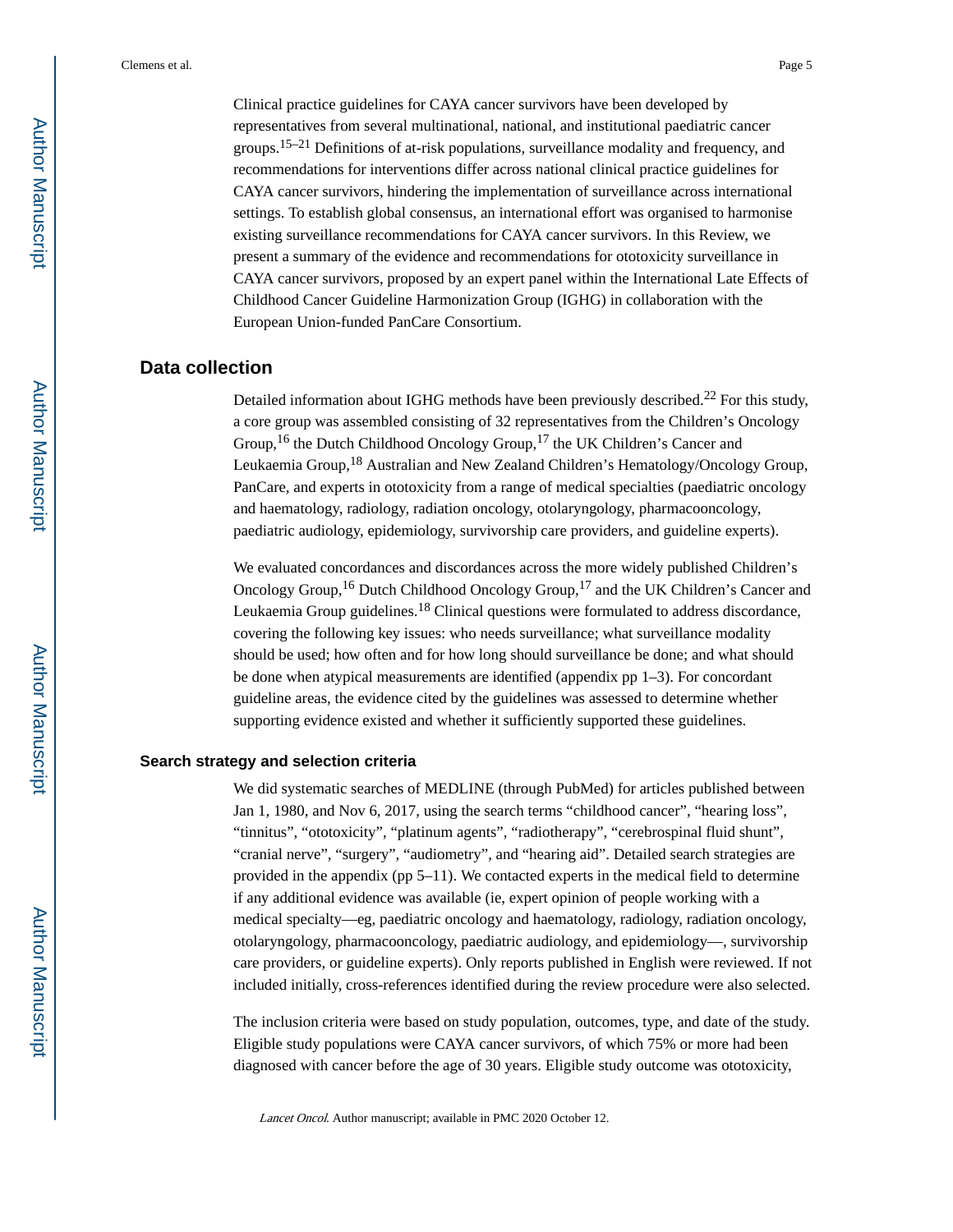defined as damage to the ear (cochlea, middle ear, or auditory nerve), resulting in hearing loss, tinnitus, or both. All study designs were eligible. For studies focused on the risk of hearing loss, tinnitus, or both, only those with a sample size of 20 patients or more using multivariable analysis were eligible. Studies that used self-reported hearing loss were excluded.

Based on studies meeting the inclusion criteria (figure 1 and appendix p 4), evidence summaries were generated to answer the clinical questions under investigation (ie, those questions previously identified). When evidence was missing or only low-quality evidence was identified, relevant information was extrapolated from studies not meeting the eligibility criteria. We also searched for guidelines on ototoxicity sequelae in other patient populations, including adults (>30 years) with cancer and people without cancer (appendix pp 7–8, 10– 13). Conclusions from this supplemental search were discussed, and when agreed upon, were described as reflecting expert opinion.

#### **Definitions used**

CAYA cancer survivors were defined as individuals diagnosed with cancer at age 30 years or younger, who had completed treatment (chemotherapy, radiotherapy, or both), regardless of age at the time of study. Platinum-based drugs consisted of cisplatin, carboplatin, and oxaliplatin. Any study that included radiotherapy treatment that potentially exposed the brain, middle ear, or cochlea met the eligibility criteria for inclusion. Ototoxicity was defined as damage to the ear (cochlea, middle ear, or auditory nerve) after the delivery of an ototoxic agent, resulting in hearing loss of more than 15 decibels (dB) at frequencies between 250–16000 Hz determined by pure-tone audiometry, tinnitus, or both.<sup>23</sup> Studies that reported on CNS and vestibular dysfunction outcomes were excluded. If any of the clinical studies included a classification system to grade and describe hearing loss, then the classification system used was recorded (appendix pp 137–39).

#### **Final recommendations**

The guideline panel reached consensus on the final recommendations based on scientific data from the evidence summaries combined with other considerations, including clinical experience, potential harms from excessive surveillance, and the need to maintain flexibility across different health-care systems. The quality of the evidence and the strength of the recommendations were graded according to published evidence-based methods developed by experts within Cochrane Childhood Cancer<sup>24</sup> and the IGHG (table 1).<sup>22,25,26</sup> For randomised clinical trials (RCTs), separate criteria for grading and formulating overall conclusions were used. The harmonised ototoxicity surveillance recommendations were critically appraised by three independent experts in the field (NK-L, GL, AH) and two patient representatives (JM, AT).

#### **Findings**

Concordance between the available national recommendations was identified across guidelines for the following statements (table 2): survivors of childhood cancer treated with cisplatin have an increased risk of ototoxicity; surveillance with medical history, pure-tone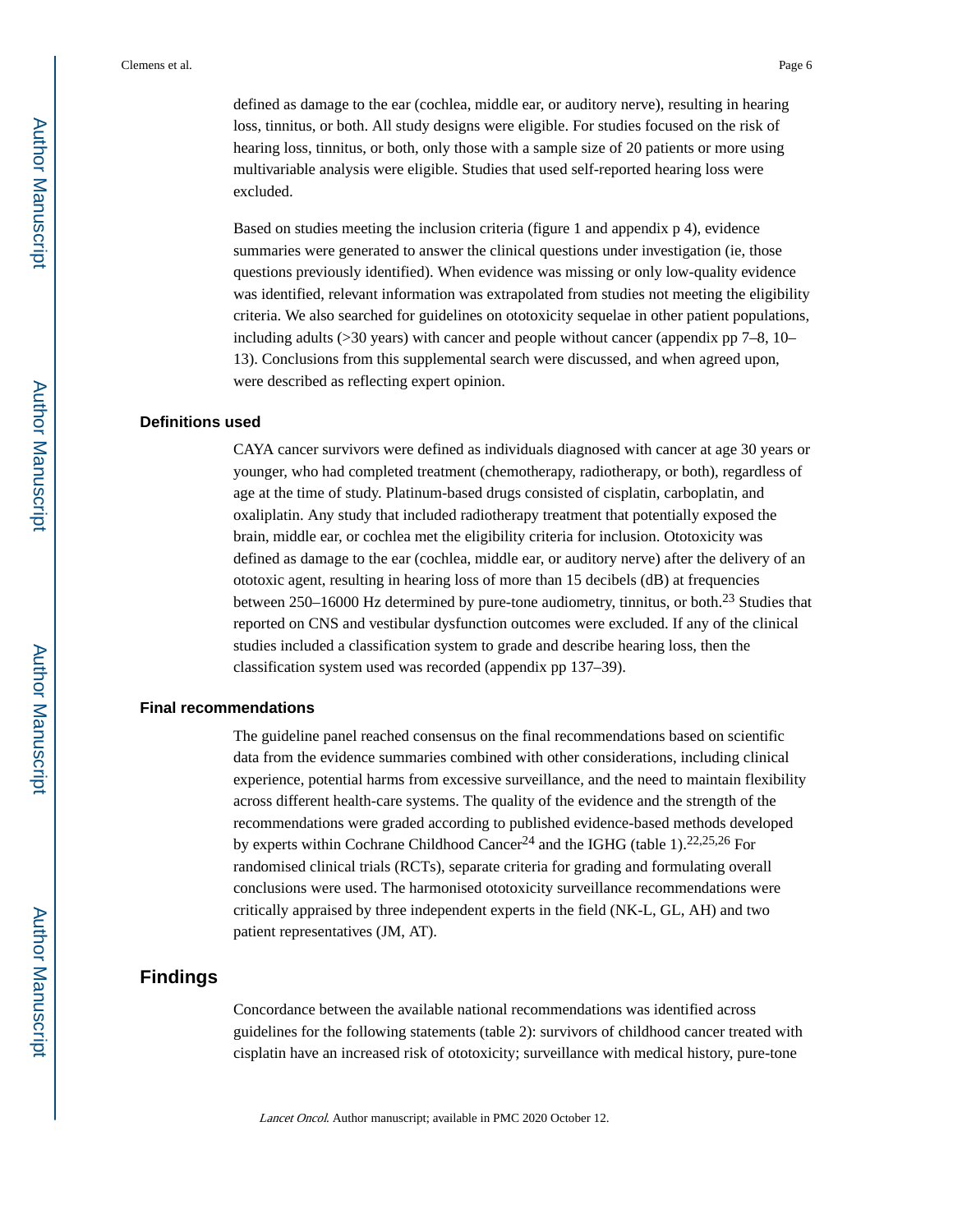audiometry, and tympanometry should be used; and referral to a specialist is generally warranted. Levels of evidence (high-quality evidence, moderate-quality evidence, lowquality evidence, conflicting evidence, and no evidence) to support concordant areas are included in table 1. Guidelines were discordant for the following areas: ototoxicity risk by cisplatin dose, carboplatin treatment, or head or brain radiotherapy; use of otoscopic examination, speech audiometry, or auditory brainstem response for surveillance of ototoxicity; frequency of surveillance in survivors treated with cisplatin, carboplatin, or head or brain radiotherapy; and effect of speech and language therapy or hearing assistance in survivors with ototoxicity. The evidence summaries and conclusions of evidence tables for discordant guideline areas are presented in the appendix pp 15–132. The levels and conclusions of evidence, and the final recommendations are summarised in table 3 and figure 2.

#### **Hearing loss**

#### **Who needs ototoxicity surveillance?**

Two studies<sup>27,28</sup> compared survivors who received cisplatin with survivors who did not receive cisplatin, and one study<sup>7</sup> compared survivors treated with cisplatin with survivors treated with a combination of cisplatin and carboplatin. Evidence that CAYA cancer survivors treated with cisplatin have an increased risk of developing hearing loss was of moderate quality (ie, level B evidence).<sup>7,27,29</sup> The risk of hearing loss is proportionately higher in survivors treated with high cumulative cisplatin doses (cutoff dose cannot be determined from available literature) than in those treated with low doses (level A [ie, highquality] evidence).<sup>7,29–33</sup> Evidence suggests that the risk of hearing loss is higher in survivors treated with platinum-based drugs who were younger (cutoff age not defined) at the time of diagnosis (level B evidence), although a cutoff age for an increased risk for ototoxicity cannot be defined.5,7,28,30–33,41,47 No evidence of any effect of sex on the risk of hearing loss (level B evidence) was available.<sup>32,34,40,41,43</sup> No studies evaluated ototoxicity risk after treatment with only carboplatin or oxaliplatin by multivariable analysis. However, we identified 33 studies that did not fulfil the inclusion criteria (eg, no multivariable analysis, sample size <20, or included patients that were still on active cancer treatment), but summarise expert opinion (appendix pp 12–13). The guideline panel agreed that an increased risk of hearing loss might exist after treatment with myeloablative doses of carboplatin (>1500 mg/m<sup>2</sup>), especially in combination with cisplatin (expert opinion). 35–40,63

No studies that included multiple variable analyses that investigated the independent effect of head or brain radiotherapy on hearing loss were identified by the guideline panel. Although evidence on the effect of head or brain radiotherapy versus no radiotherapy on the development of ototoxicity is not available, the guideline panel agreed that the risk of ototoxicity increases after head or brain radiotherapy (expert opinion, appendix pp 12–13). 10,41,42 Furthermore, moderate-quality evidence (ie, level B evidence) suggests that CAYA cancer survivors who receive moderate to high-dose head or brain radiotherapy (cutoff of 30 Gy was chosen to define moderate-dose to high-dose radiotherapy on the basis of longstanding clinical experience [ie, expert opinion]) have an increased risk of hearing loss.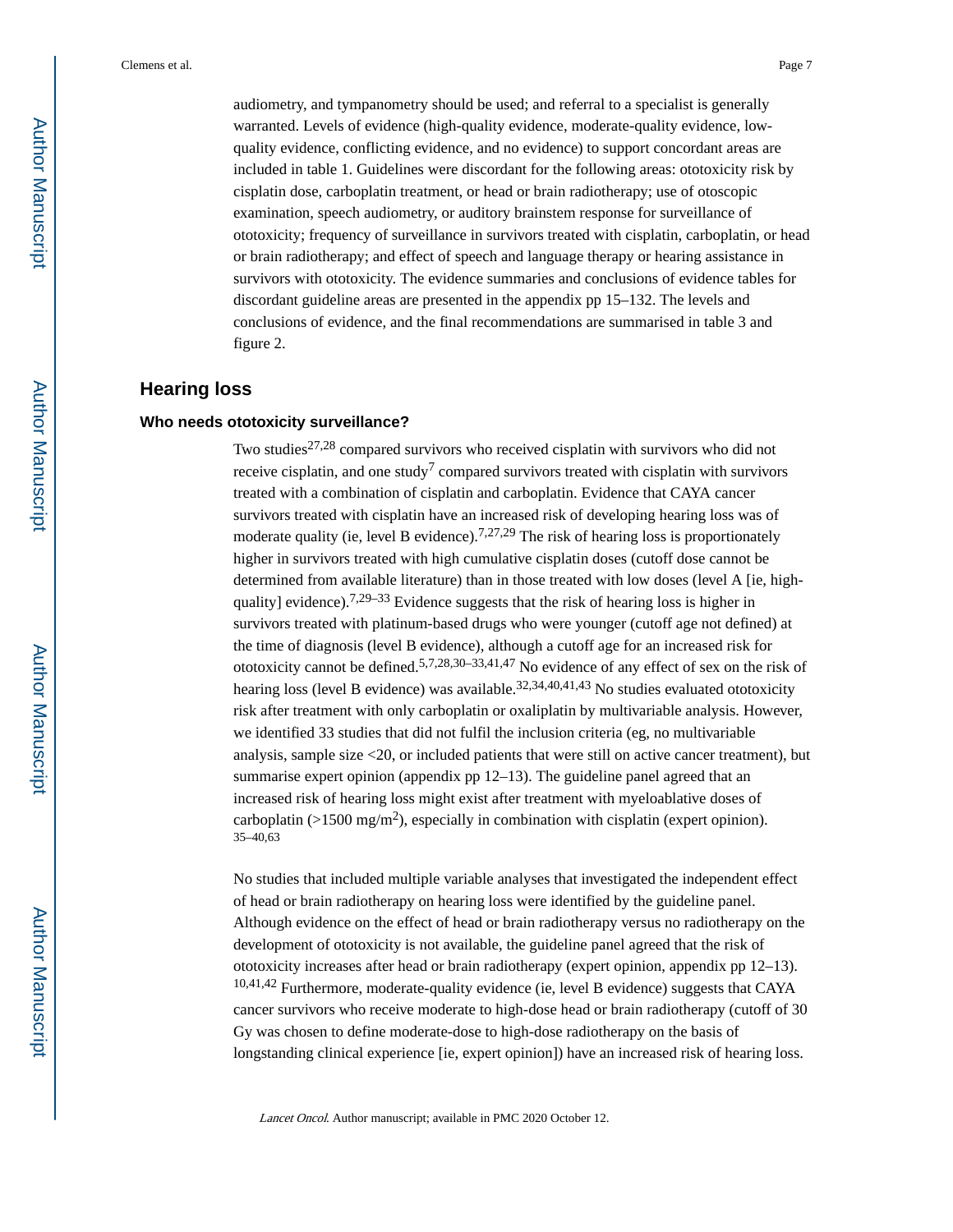5,10,28,40 We found low-quality evidence (level C evidence) that CAYA cancer survivors who received doses of 30 Gy or more to the cochlea have an additional increased risk of hearing loss when cotreated with ototoxic chemotherapy in the presence of a CSF shunt.<sup>10</sup> Notably, the cochlear radiation dose was calculated for each patient in this study; such information is often not available to clinicians making decisions for surveillance, as they typically only have access to the prescribed radiation dose to the head or brain.

Moderate-quality evidence (level B evidence) suggests that CAYA brain tumour survivors with CSF shunts have an increased risk of ototoxicity.<sup>5,7,10,34,43</sup> The evidence that survivors cotreated with cisplatin and ototoxic supportive care medication (eg, aminoglycosides, furosemide) are at increased risk of hearing loss is of low quality (level C evidence).<sup>7,43</sup>

Whether cotreatment with amifostine during active cancer treatment decreases the risk of hearing loss is unclear. Low-quality evidence from one  $\text{RCT}^{46}$  and one cohort study<sup>42</sup> showed inconsistent otoprotective benefit in cisplatin-treated survivors cotreated with amifostine.42,46,75 A moderate level of evidence from more recent RCTs done from 2016 onwards shows that a second drug in this class, sodium thiosulfate, statistically significantly reduces the severity of hearing loss in CAYA cancer survivors;  $44,46,75$  nevertheless, a substantial proportion of survivors continue to experience hearing loss. Thus, the evidence to support less frequent screening of survivors treated with amifostine or sodium thiosulfate is insufficient.

Based on level A and B evidence and the panel's consensus, the guideline panel strongly recommends that CAYA cancer survivors, who have been treated with cisplatin (with or without high-dose carboplatin [>1500 mg/m<sup>2</sup>]) or head or brain radiotherapy of 30 Gy or more (expert opinion), and their health-care providers, should be made aware of the potential risk of hearing loss. Surveillance is strongly recommended for this group of patients. For survivors who had placement of a CSF shunt (level B evidence), the guideline panel agreed that surveillance might be reasonable strategy (weak recommendation). The use of otoprotection agents such as amifostine or sodium thiosulfate during childhood cancer treatment does not affect the surveillance recommendations.

#### **How often and for how long should surveillance for hearing loss be performed?**

Evidence that hearing function in CAYA cancer survivors might deteriorate over time after treatment with platinum drugs,  $32,33,51-54$  head or brain radiotherapy, or a CSF shunt is of low quality (level C evidence).<sup>5,10,55–57</sup> In some survivors, hearing function remains stable or even improves over time.<sup>32,33,51–54,76</sup> The predictors for change of hearing function over time are unknown. From existing published literature, the definition of an appropriate surveillance time interval during which testing should be done is difficult. A gap exists in the evidence on how long ototoxicity surveillance should continue in survivors who do not have hearing loss at the end of treatment. Improvement in hearing has been reported in cases with hearing loss but might be temporary and, in cases with an intracranial tumour, it might be associated with tumour location, with infratentorial tumours possibly showing more improvement.10 Also, it is always important to check for cerumen impaction, which can also impair hearing.77 Usually, survivors are tested at frequencies of 8000 Hz or less and, if no losses of more than 15 dB are measured, hearing function is considered to be unaffected and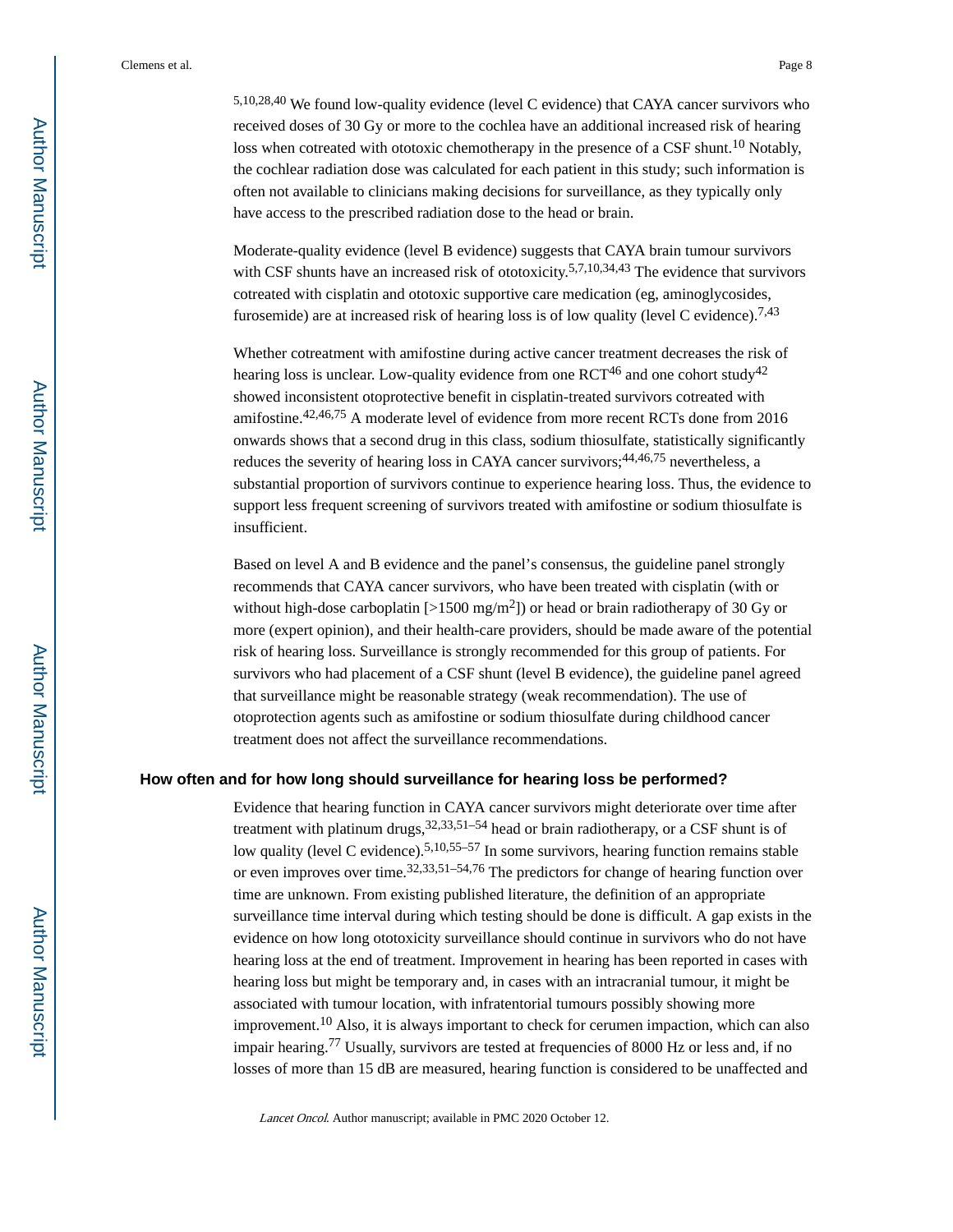surveillance is discontinued. However, damage to the cochlea might occur at frequencies of more than 8000 Hz, and whether and when it will deteriorate involving lower frequencies is unknown. Furthermore, hearing loss from head or brain irradiation might be delayed so surveillance should continue for at least 5 years.

Surveillance is usually mandatory for at-risk patients during treatment. Although low-quality evidence is available from the literature, consensus among the guideline panel was that surveillance in survivors should start no later than the end of treatment and should be done annually for children younger than 6 years of age, every other year for children 6–12 years of age, and every 5 years for adolescents and young adults older than 12 years, because lateonset hearing loss is well recognised by the expert panel. These recommendations were ranked as strong for survivors treated with cisplatin (level A and B evidence), head or brain radiotherapy of 30 Gy, or more (expert opinion), or both, and weak for survivors with CSF shunts (level B evidence). As young survivors are still acquiring language skills, the guideline panel recommends more frequent surveillance until language skills are well developed (typically at the age of 5 or 6 years).

#### **What surveillance modality should be used?**

Existing guidelines for follow-up were concordant on the use of medical history, pure-tone audiometry, and tympanometry as components for screening for hearing loss. Ideally, surveillance should not be restricted to one testing method. The gold standard for determining hearing status is complete audiological assessment done with a test battery approach (appendix pp 133–36) since a single metric is inadequate to determine hearing loss in at-risk survivors treated with ototoxic treatment modalities. Multiple procedures should be used to cross-check findings. Similarly, data from multiple procedures done at each point in time provide a more robust comparison from one timepoint to the next than a single metric, which is particularly valuable for patients who might be inconsistently able to complete behavioural threshold testing.

Moderate-quality evidence shows an agreement between pure-tone audiometry and distortion product otoacoustic emission in detecting atypical measurements, although distortion product otoacoustic emission detects them earlier than pure-tone audiometry and is more sensitive for detecting subtle or subclinical changes than audiometry (level B evidence).63,64–66 Low-quality evidence suggests that high-frequency audiometry detects more clinical changes than pure-tone audiometry (level C evidence)<sup>64</sup> and that pure-tone audiometry detects more clinical changes than auditory brainstem response (level C evidence).67 However, based on available published data, whether high-frequency audiometry and frequency-specific auditory brainstem response are helpful in CAYA cancer survivors is unclear.

The guideline panel recommends that pure-tone audiometry at 1000–8000 Hz is the gold standard for routine surveillance of CAYA cancer survivors aged 6 years or older to avoid over-testing (evidence-based guidelines and expert opinion). Additional testing with highfrequency audiometry at more than 8000 Hz is recommended if equipment is available. For survivors younger than 6 years, referral to an audiologist for a developmentally appropriate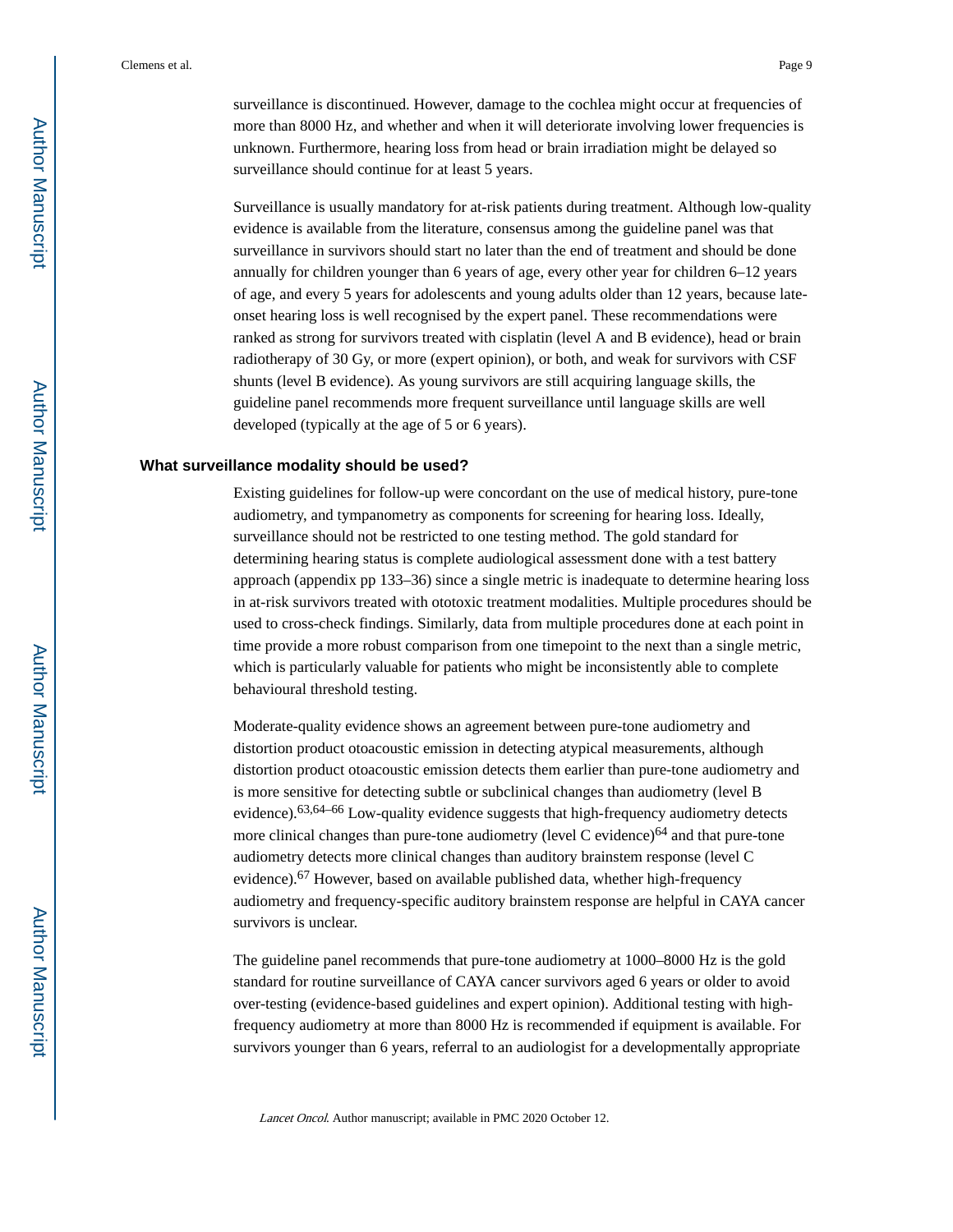audiological evaluation to comprehensively assess for hearing loss is recommended (strong recommendations).

#### **What should be done when atypical measurements are identified?**

Evidence describing benefits of interventions to remediate hearing loss in CAYA cancer survivors with ototoxicity is scarce. One study assessed hearing aids in four CAYA solid tumour survivors and reported that difficulties with speech distortion were markedly reduced with the use of hearing aids (level C evidence).<sup>68</sup> A case report in a survivor of renal clear cell sarcoma treated with cisplatin reported that cochlear implants improved hearing function (level C evidence).<sup>69</sup> Evidence-based guidelines for children with hearing loss reported that education, amplification or hearing-assistive technology, cochlear implantation, hearing aids, tactile aid, frequency-modulated system, communication approaches, or intervention programmes (such as early and consistent speech therapy) minimise the social and intellectual impact of hearing loss (appendix pp 97–101). However, these recommendations about interventions are largely based on international guidelines in the general paediatric population and not in CAYA cancer survivors.<sup>5,8,58,70–73,80</sup> The guideline panel also recognised that many survivors suffer from comorbidities that might affect the applicability of guidelines for hearing loss interventions used in the general population (eg, hearing loss interventions in a child with neurocognitive deficits from radiotherapy might be different from an otherwise healthy child).

The guideline panel endorsed the following interventions: referral to an audiologist, remote microphone technology for survivors with hearing loss at 6 kHz and above in one or both ears, personal hearing aids plus consideration of remote microphone technology for survivors with high-frequency loss at 3 kHz and above in one or both ears, and an electroacoustic stimulation device (eg, cochlear implant, including electroacoustic stimulation to give access to high-frequency sound spectrum) plus remote microphone technology for survivors with hearing loss adversely affecting speech understanding and not adequately remediated by hearing aids. In addition, general management for permanent hearing loss in adolescents and young children should be considered. Management measures include supportive counselling for the young person and their partner or family about the hearing loss and its implications for communication, learning, and in the workplace; teaching of compensatory communication strategies; speech therapy and language therapy as needed to ensure development of clear speech, comprehensive language use, and acquisition of appropriate social skills; and accommodations and instructional support at school, college or in the workplace. Behavioural interventions are important to preserve hearing among survivors with milder hearing loss (ie, avoid loud noise exposure).

The guideline panel strongly recommends (based on expert opinion) that referral to an audiologist, auditory clinic, or ear, nose, and throat physician as appropriate for any survivor who has symptoms suggesting hearing loss, atypical audiological test results showing a loss of more than 15 dB at 1000–8000 Hz, or both.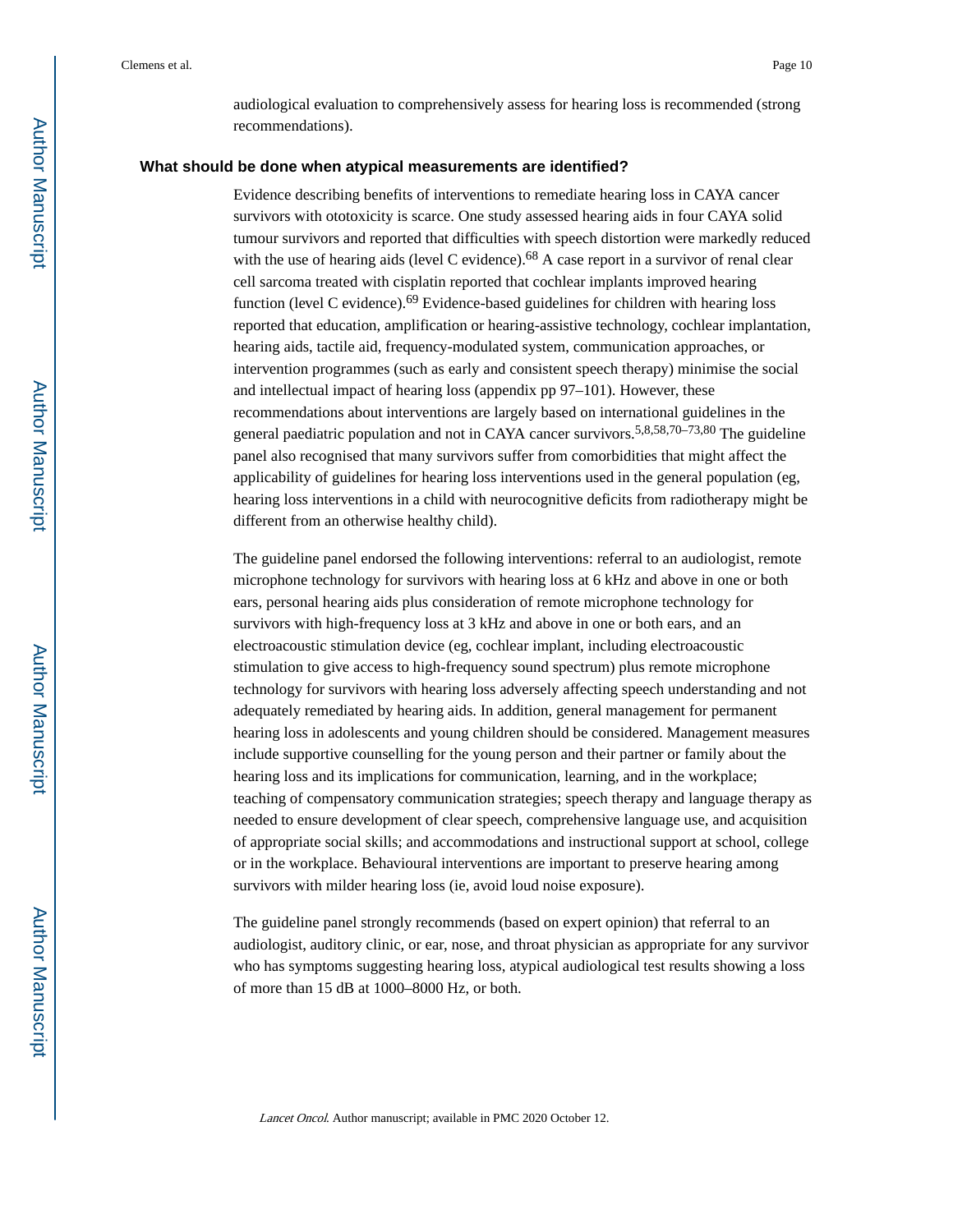#### **Tinnitus**

We identified only one study that investigated the risk of tinnitus in CAYA cancer survivors. The results from this study suggested that patients treated with platinum agents, moderatedose to high-dose head or brain radiotherapy ( $\overline{30}$  Gy), or both, have an increased risk of tinnitus (level C evidence).<sup>50</sup> Whether tinnitus in CAYA cancer survivors can diminish or worsen over time is unknown (no studies available). Regarding potential interventions, an evidence-based guideline for patients with tinnitus reported that several intervention and management options can be offered to patients with tinnitus,  $74$  which can be divided into psychological or social interventions (eg, cognitive behavioural therapy, counselling and education, or education about management strategies) and audiological interventions (eg, hearing aids, sound therapy, or both).

Based on the evidence and expert consensus, the guideline panel agreed that CAYA cancer survivors treated with cisplatin (with or without high-dose carboplatin  $[>1500 \text{ mg/m}^2]$ , level C evidence), head or brain radiotherapy of 30 Gy or more (expert opinion), or both, and their health-care providers should be aware of the potential risks of tinnitus. Referral to an audiologist is recommended for survivors who have symptoms of tinnitus (strong recommendation).

#### **Discussion**

This paper presents the IGHG recommendations for ototoxicity surveillance designed specifically for CAYA cancer survivors. Evidence-based recommendations were formulated to facilitate consistent follow-up care for survivors on the basis of a critical review of the existing literature combined with expert opinion. In addition, we identified gaps in the medical literature on ototoxicity so that further research is required to improve surveillance in CAYA cancer survivors (panel). The guideline panel would, however, like to highlight the need for audiological surveillance during follow-up according to these guidelines, which have been designed specifically for long-term follow-up care.

The systematic search identified evidence for a higher risk of ototoxicity after exposure to cisplatin (level B), especially after high cumulative doses (level A), moderate-dose to highdose head and brain radiotherapy (level B), concomitant treatment with aminoglycosides or furosemide (level C), and CSF shunts (level B), even in the absence of any other therapy. Multiple studies have shown an association between cisplatin and ototoxicity,  $7,9,27,28$  with higher cumulative dose exposure substantially increasing risk of ototoxicity.<sup>7,29–33</sup> However, even lower cumulative doses of cisplatin can cause ototoxicity. Therefore, we concluded that any dose of cisplatin should be considered to confer a potential risk of hearing loss or tinnitus. Although no published studies regarding ototoxicity in CAYA cancer survivors treated with carboplatin alone met our inclusion criteria, myeloablative doses of carboplatin might impair hearing function, especially when used in combination with cisplatin.<sup>38</sup> Several investigations evaluated the combined effect of carboplatin with cisplatin in childhood cancer patients.<sup>28,40,62,81</sup> Landier and colleagues<sup>38</sup> evaluated ototoxicity in the setting of young children treated for high-risk neuroblastoma (n=333) and showed in a multivariable analysis a more than three-times the risk for severe hearing loss among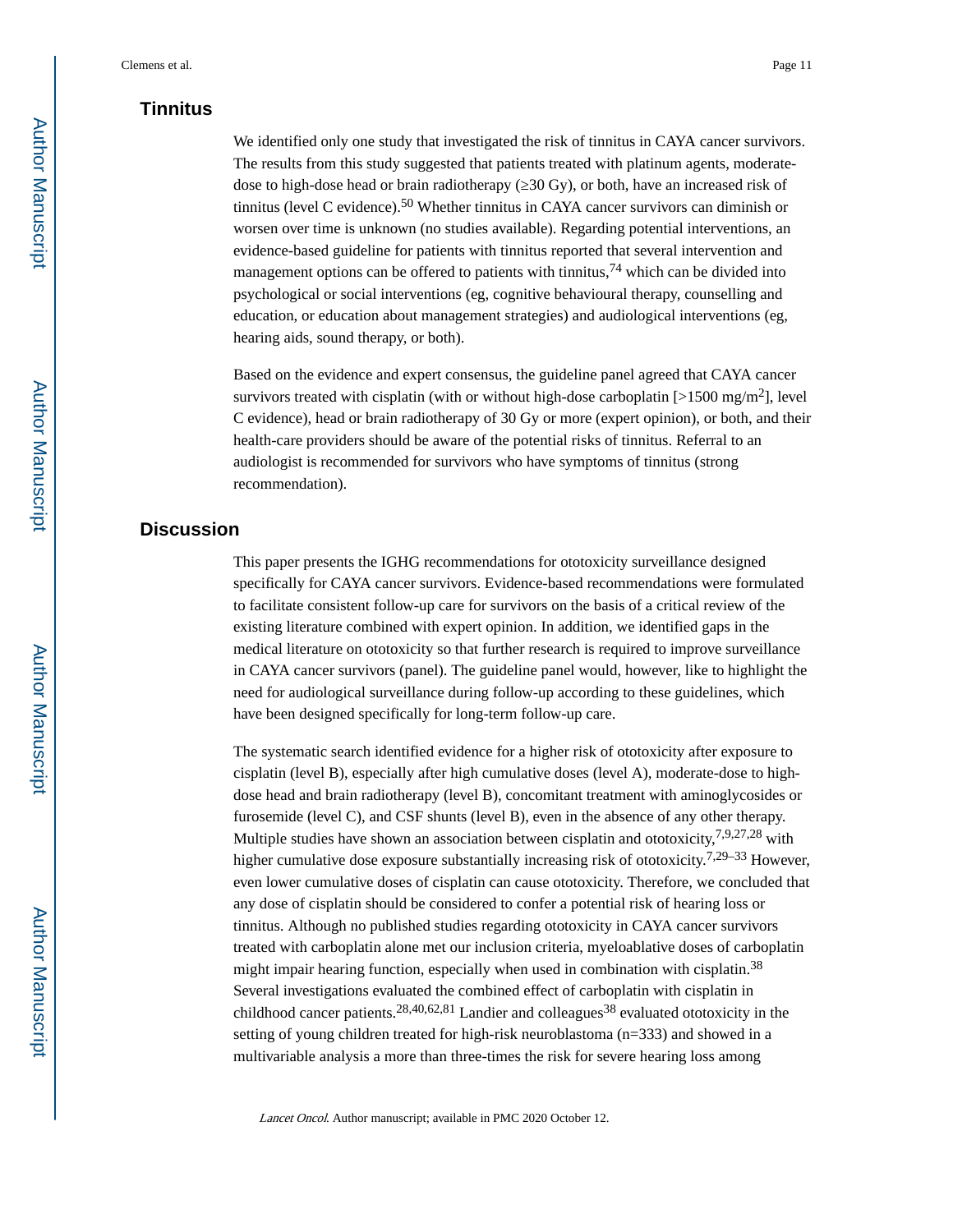children who had received cisplatin and myeloablative doses of carboplatin compared with those who received cisplatin alone. Similar results were also reported by Parsons and  $\text{colleagues}^{40}$  and Punnett and colleagues<sup>63</sup> in children with neuroblastoma.

Moderate-quality evidence showed that CAYA cancer survivors treated at a younger age (threshold not defined but less than 5 years typically used)<sup>44</sup> have an increased risk of hearing loss compared with older survivors. This increased risk might be associated with the continued development of the auditory system after birth.<sup>37,82</sup> This group might also be affected by hearing loss during crucial periods of speech and language development that start at birth and continue up to adolescence.

Permanent or long-term CSF shunting also confers risk for hearing loss.<sup>5,10,34</sup> Bass and colleagues<sup>5</sup> reported an association between CSF shunting and risk of hearing loss after radiotherapy in children. Investigators observed that patients with a CSF shunt were twice as likely to suffer from radiation-induced hearing loss compared with those without a shunt. Since more patients with posterior fossa brain tumours need CSF shunts, tumour location might be more relevant than shunting. Merchant and colleagues<sup>10</sup> noted similar findings to Bass and colleagues, but the length of follow-up (median 16·6 months [IQR 4·3–42·6]) of the cohort might not have been sufficient to accurately assess the incidence of radiationrelated hearing loss. Guillaume and colleagues<sup>34</sup> also showed an independent association between CSF shunting and hearing loss in children receiving treatment for medulloblastoma, which is not surprising since hearing loss is a well known complication of shunt placement for hydrocephalus and other procedures resulting in loss of  $CSF^{83,84}$  The cause of hearing loss after shunt placement is not fully understood; however, it is possible that changes in CSF pressure might alter cochlear physiology. Also, excessive CSF drainage through the dilated cochlear aqueduct has been associated with hearing loss.<sup>34</sup> Hence, children might be at greater physiological risk of hearing loss after shunt placement or other procedures that cause CSF pressure change associated with their developmentally dilated cochlear aqueduct. 84–88

One hypothesis is that surgical injury might affect the occurrence of hearing loss for some patients, but what role the extent of surgery, or the degree of hydrocephalus at diagnosis, might contribute to hearing loss and whether shunting and correction of increased intracranial pressure facilitates healing from surgical injury over time remain unclear. Findings from the study by Merchant and colleagues<sup>10</sup> showed a predominance of rightsided hearing loss that was attributed to preferential placement of shunts on the nondominant right side. The authors also observed that the greatest hearing deficit was in patients with an infratentorial tumour requiring a CSF shunt. Bass and colleagues<sup>5</sup> did not find a significant association between hearing loss and infratentorial and supratentorial tumour locations in a multivariable analysis.<sup>5</sup> Notably, in this study, patients with infratentorial ependymoma were younger (over 80% of patients were younger than 3 years) and the prescribed radiotherapy dose (54–59·4 Gy) was relatively high for ependymoma. Hence, younger patients were more likely to have received higher cochlear radiation doses.

Moderate-quality evidence showed that CAYA cancer survivors who received moderate-dose to high-dose head and brain radiotherapy have an increased risk of hearing loss. The highest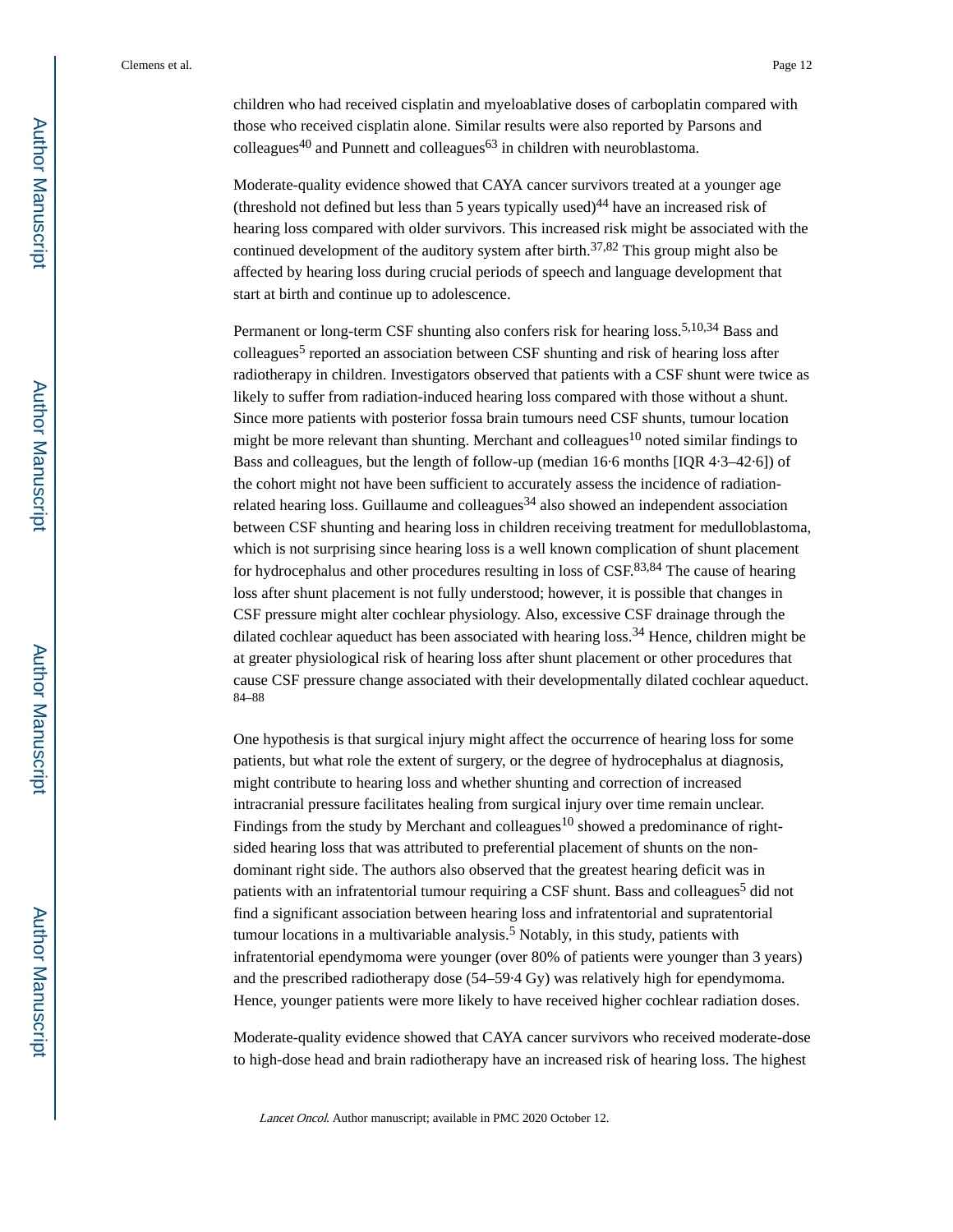quality data that address dose thresholds for hearing loss support a dose of 30 Gy as the threshold below which impairment is unlikely. After cranial radiotherapy alone (without chemotherapy or CSF shunting), the likelihood of impaired hearing is small at doses less than 30 Gy. Several studies support the increased prevalence of hearing loss with large radiotherapy doses to the head or brain (ie,  $>40$  Gy).<sup>5,10,42,56</sup> A systematic review by van As and co-workers75 described two RCTs and one controlled clinical trial evaluating amifostine as a possible otoprotective intervention in childhood cancer patients. No evidence that otoprotection with amifostine benefits CAYA cancer survivors is available because of limitations in the methods of these studies (eg, small sample sizes, inclusion of more than one ototoxic agent in the same study, or studies not reporting survival as an outcome). An RCT (ACCL0431),<sup>44</sup> published in 2017, of a second otoprotective drug in the same class, sodium thiosulfate, showed significant evidence of protection from cisplatin-induced hearing loss in patients with childhood cancer compared with cisplatin-treated patients without treatment with sodium thiosulfate. Furthermore, a second trial published in 2018, done after this systematic literature review, evaluated delayed treatment with sodium thiosulfate after cisplatin treatment in paediatric patients with standard- risk hepatoblastoma.45 The authors observed a 48% reduction in prevalence of cisplatin-induced hearing loss after the addition of sodium thiosulfate. The panel concluded that the evidence is insufficient to support less frequent screening of survivors treated with amifostine (level C evidence) or sodium thiosulfate (level B evidence) on the basis of the small number of studies that evaluated ototoxicity in long-term CAYA survivors.

Some important limitations should be considered in the interpretation of our ototoxicity surveillance recommendations. The different ototoxicity classification systems that were used in the studies featured in this Review hinder comparison of results between studies. In addition, variability in the classification systems used to grade hearing loss severity across studies might affect the reported prevalence of hearing loss in CAYA cancer survivors. Several previous studies have attempted to address the need to adopt a uniform classification system, which is beyond the scope of this Review.38,89,90 Differences in methods used to assess hearing function and mechanisms for collecting and reporting audiological data also pose challenges in comparing outcomes across studies. Finally, our systematic search identified only a few studies regarding medical devices, interventions, or guidance for clinical management of hearing impairment or tinnitus in CAYA cancer survivors. Nevertheless, the guideline panel advises referral to an audiologist or auditory clinic for any survivor who has symptoms that suggest hearing loss or abnormal audiological test results showing a loss of more than 15 dB for standard interventions that are generally used among people without cancer with hearing loss.

#### **Conclusion**

Based on the gaps in knowledge highlighted by our Review, future studies should focus on the evaluation of otoprotectants and the identification of optimal threshold doses to prevent ototoxicity from both platinum-based compounds and head and brain radiotherapy in the design of clinical trials. Importantly, however, concern about ototoxicity should not lead to individual platinum or head and brain radiotherapy dose reduction that might compromise outcomes. Other risk factors, such as CSF shunts, age at exposure, additional ototoxicity by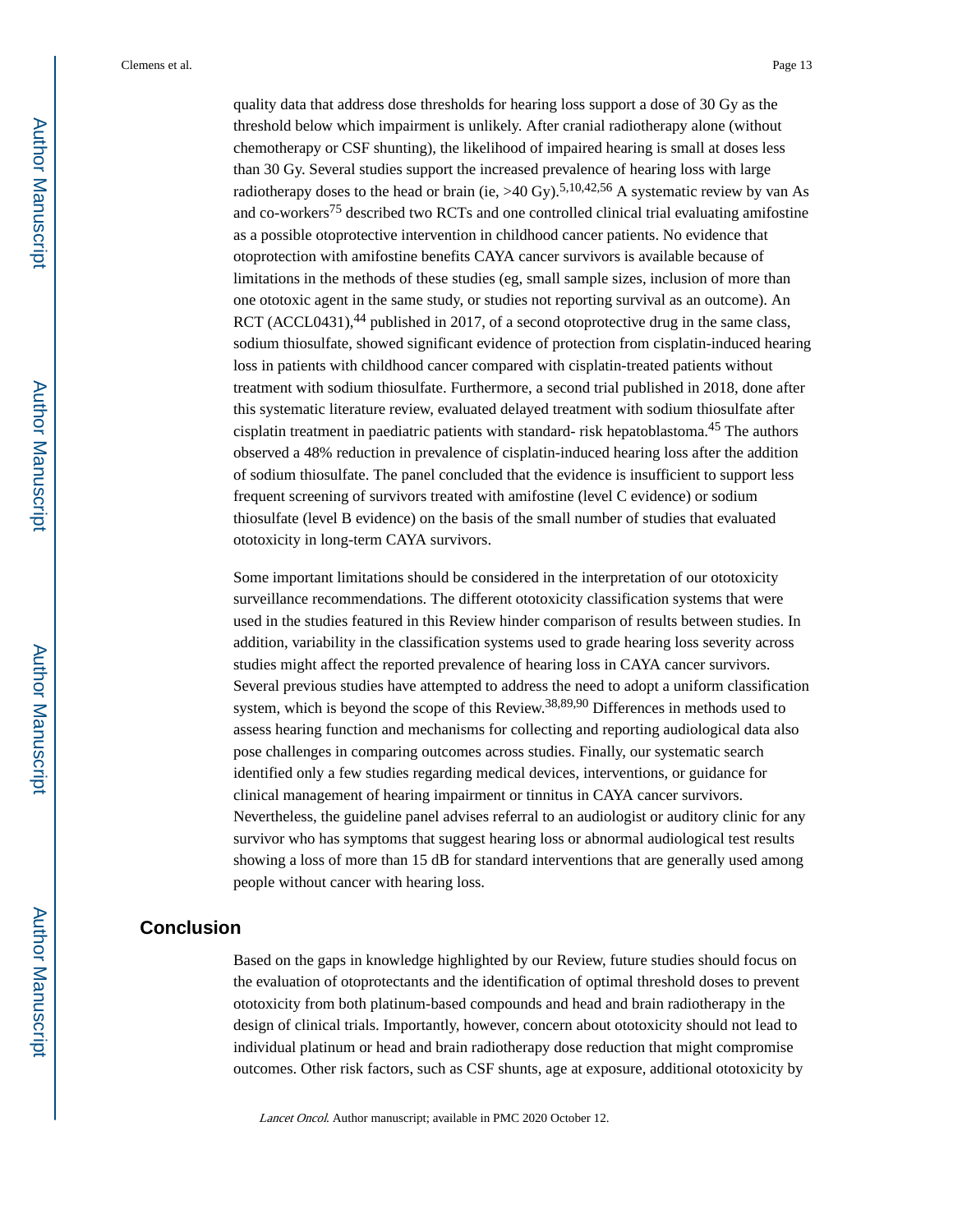cotreatment with aminoglycoside or furosemide, and genetic susceptibility should also be considered in future studies (panel).

This IGHG ototoxicity surveillance guideline aims to improve health outcomes by facilitating more consistent long-term follow-up care for current CAYA cancer survivors; to allow interventions that can benefit speech, socialisation, and education; and to promote strategically planned future research that will inform future guideline updates.

#### **Supplementary Material**

Refer to Web version on PubMed Central for supplementary material.

#### **Acknowledgments**

We thank the following experts of the International Late Effects of Childhood Cancer Guideline Harmonization Group and other members for their participation in the international guideline harmonization process: Nina Kadan-Lottick, Gill Levitt, Alex Hoetink, John Mussman, and Aimilia Tsirou for critically appraising the recommendations and manuscript. We would like to thank the PanCareLIFE consortium. We also thank the National Cancer Institute for supporting the work of the Children's Oncology Group (National Clinical Trials Network Group Operations Center Grant U10CA180886).

#### Declaration of interests

ECvD reports grants from Stichting Kinderen Kankervrij during the study. PRB reports personal fees from Fennec Pharmaceuticals outside the submitted work. EC, AaZD, RS, MMvdHE, RLM, and LCK received support from the 7th Framework Programme of the EU (PanCareLIFE). MMH is supported by a Cancer Center Support grant (CA21765) to St Jude Children's Research Hospital and the American Lebanese Syrian Associated Charities. RLM received funding from the Dutch Cancer Society. AW received support from the Swiss Cancer League. KK is supported by a Veteran Affairs Merit Review Grant and US National Institutes of Health. The remaining authors have nothing to declare.

#### **References**

- 1. Geenen MM, Cardous-Ubbink MC, Kremer LC, et al. Medical assessment of adverse health outcomes in long-term survivors of childhood cancer. JAMA 2007; 297: 2705–15. [PubMed: 17595271]
- 2. Gatta G, Zigon G, Capocaccia R, et al. Survival of European children and young adults with cancer diagnosed 1995–2002. Eur J Cancer 2009; 45: 992–1005. [PubMed: 19231160]
- 3. Howlader NNA, Krapcho M, Miller D, et al. (eds). SEER Cancer Statistics Review, 1975–2013. National Cancer Institute: Bethesda, MD, 2016 [http://seer.cancer.gov/csr/1975\\_2013](http://seer.cancer.gov/csr/1975_2013) (accessed May 10, 2017).
- 4. Knight KR, Kraemer DF, Neuwelt EA. Ototoxicity in children receiving platinum chemotherapy: underestimating a commonly occurring toxicity that may influence academic and social development. J Clin Oncol 2005; 23: 8588–96. [PubMed: 16314621]
- 5. Bass JK, Hua CH, Huang J, et al. Hearing loss in patients who received cranial radiation therapy for childhood cancer. J Clin Oncol 2016; 34: 1248–55. [PubMed: 26811531]
- 6. Grewal S, Merchant T, Reymond R, McInerney M, Hodge C, Shearer P. Auditory late effects of childhood cancer therapy: a report from the Children's Oncology Group. Pediatrics 2010; 125: e938–50. [PubMed: 20194279]
- 7. Clemens E, de Vries AC, Pluijm SF, et al. Determinants of ototoxicity in 451 platinum-treated Dutch survivors of childhood cancer: a DCOG late-effects study. Eur J Cancer 2016; 69: 77–85. [PubMed: 27821322]
- 8. Landier W. Ototoxicity and cancer therapy. Cancer 2016; 122: 1647–58. [PubMed: 26859792]
- 9. van As JW, van den Berg H, van Dalen EC. Platinum-induced hearing loss after treatment for childhood cancer. Cochrane Database Syst Rev 2016; 8: CD010181.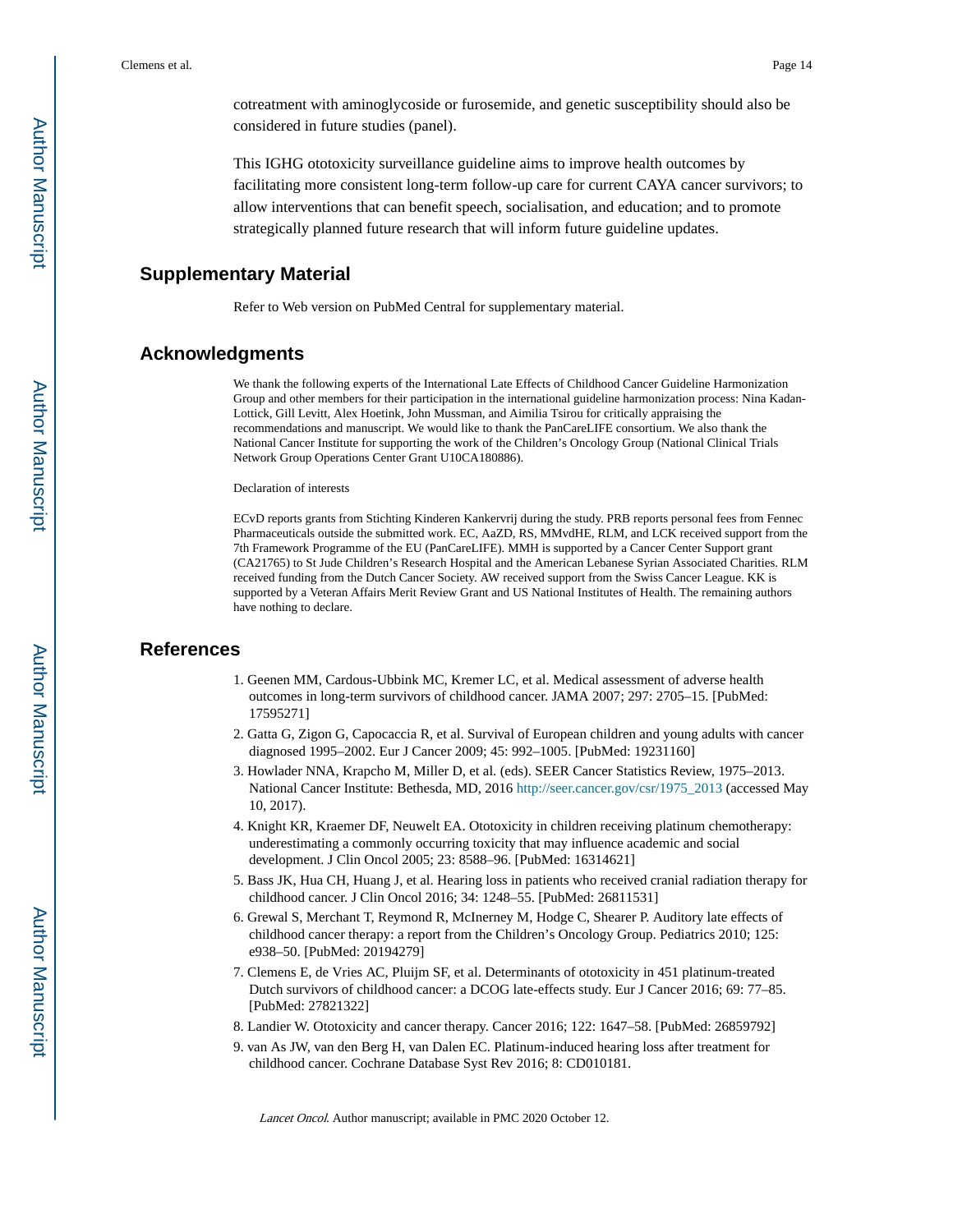- 10. Merchant TE, Gould CJ, Xiong X, et al. Early neuro-otologic effects of three-dimensional irradiation in children with primary brain tumors. Int J Radiat Oncol Biol Phys 2004; 58: 1194– 207. [PubMed: 15001264]
- 11. Stelmachowicz PG, Pittman AL, Hoover BM, Lewis DE, Moeller MP. The importance of highfrequency audibility in the speech and language development of children with hearing loss. Arch Otolaryngol Head Neck Surg 2004; 130: 556–62. [PubMed: 15148176]
- 12. Davis JM, Elfenbein J, Schum R, Bentler RA. Effects of mild and moderate hearing impairments on language, educational, and psychosocial behavior of children. J Speech Hear Disord 1986; 51: 53–62. [PubMed: 3945060]
- 13. Bess FH, Dodd-Murphy J, Parker RA. Children with minimal sensorineural hearing loss: prevalence, educational performance, and functional status. Ear Hear 1998; 19: 339–54. [PubMed: 9796643]
- 14. Weiss A, Kuonen R, Brockmeier H, et al. Audiological monitoring in Swiss childhood cancer patients. Pediatr Blood Cancer 2018; 65: e26877.
- 15. American Speech Language Hearing Association. Guidelines for audiologic screening: childhood hearing screening. 1997 [https://www.asha.org/Practice-Portal/Professional-Issues/Childhood-](https://www.asha.org/Practice-Portal/Professional-Issues/Childhood-Hearing-Screening/)[Hearing-Screening/](https://www.asha.org/Practice-Portal/Professional-Issues/Childhood-Hearing-Screening/) (accessed March 28, 2017).
- 16. Children's Oncology Group. Long-term follow-up guidelines for survivors of childhood, adolescent and young adult cancers. Version 4·0–October 2013 2013 [http://](http://www.survivorshipguidelines.org/pdf/LTFUGuidelines_40.pdf) [www.survivorshipguidelines.org/pdf/LTFUGuidelines\\_40.pdf](http://www.survivorshipguidelines.org/pdf/LTFUGuidelines_40.pdf) (accessed March 28, 2017).
- 17. Dutch Childhood Oncology Group. Guidelines for follow-up in survivors of childhood cancer 5 years after diagnosis. 2014 [https://www.skion.nl/workspace/uploads/vertaling-richtlijn-LATER](https://www.skion.nl/workspace/uploads/vertaling-richtlijn-LATER-versie-final-okt-2014_2.pdf)[versie-final-okt-2014\\_2.pdf](https://www.skion.nl/workspace/uploads/vertaling-richtlijn-LATER-versie-final-okt-2014_2.pdf) (accessed March 28, 2017).
- 18. Skinner R, Wallace WHB, Levitt GA, eds. Therapy based on long term follow up practice statement. UK Children's Cancer Study Group Late Effects Group, 2005 [http://www.uhb.nhs.uk/](http://www.uhb.nhs.uk/Downloads/pdf/CancerPbTherapyBasedLongTermFollowUp.pdf) [Downloads/pdf/CancerPbTherapyBasedLongTermFollowUp.pdf](http://www.uhb.nhs.uk/Downloads/pdf/CancerPbTherapyBasedLongTermFollowUp.pdf) (accessed March 28, 2017).
- 19. Alberta College of Speech-Language Pathologists and Audiologists. Hearing screening guideline preschool to adult. 2015 [https://acslpa.ab.ca/download/college/Hearing%20Screening](https://acslpa.ab.ca/download/college/Hearing%20Screening%20Guideline.pdf) [%20Guideline.pdf](https://acslpa.ab.ca/download/college/Hearing%20Screening%20Guideline.pdf) (accessed March 31, 2017).
- 20. Australia A. Audiological Diagnostic Evaluation. 2013 [https://audiology.asn.au/Tenant/C0000013/](https://audiology.asn.au/Tenant/C0000013/Position%20Papers/Member%20Resources/Part%20A%20Professional%20Practice%20Standards%20-%20Practice%20Operations%20July2013%20EntireDoc.pdf) [Position%20Papers/Member%20Resources/Part%20A%20Professional%20Practice%20Standards](https://audiology.asn.au/Tenant/C0000013/Position%20Papers/Member%20Resources/Part%20A%20Professional%20Practice%20Standards%20-%20Practice%20Operations%20July2013%20EntireDoc.pdf) [%20-%20Practice%20Operations%20July2013%20EntireDoc.pdf](https://audiology.asn.au/Tenant/C0000013/Position%20Papers/Member%20Resources/Part%20A%20Professional%20Practice%20Standards%20-%20Practice%20Operations%20July2013%20EntireDoc.pdf) (accessed May 10, 2017).
- 21. Schuster S, Beck JD, Calaminus G, am Zehnhoff-Dinnesen A, Langer T. Nachsorge von krebskranken Kindern, Jugendlichen und jungen Erwachsenen - Erkennen, Vermeiden und Behandeln von Spätfolgen. 2013 [https://www.awmf.org/uploads/tx\\_szleitlinien/](https://www.awmf.org/uploads/tx_szleitlinien/025-003l_S1_Nachsorge_von_krebskranken_Kindern_Jugendlichen_06-2013-abgelaufen.pdf) [025-003l\\_S1\\_Nachsorge\\_von\\_krebskranken\\_Kindern\\_Jugendlichen\\_06-2013-abgelaufen.pdf](https://www.awmf.org/uploads/tx_szleitlinien/025-003l_S1_Nachsorge_von_krebskranken_Kindern_Jugendlichen_06-2013-abgelaufen.pdf) (accessed May 10, 2017).
- 22. Kremer LC, Mulder RL, Oeffinger KC, et al. A worldwide collaboration to harmonize guidelines for the long-term follow-up of childhood and young adult cancer survivors: a report from the International Late Effects of Childhood Cancer Guideline Harmonization Group. Pediatr Blood Cancer 2013; 60: 543–49. [PubMed: 23281199]
- 23. Clark JG. Uses and abuses of hearing loss classification. ASHA 1981; 23: 493–500. [PubMed: 7052898]
- 24. Cochrance Childhood Cancer. 2017<http://ccg.cochrane.org> (accessed May 10, 2017).
- 25. Gibbons RJ, Smith S, Antman E, American College of Cardiology, American Heart Association. American College of Cardiology/American Heart Association clinical practice guidelines: part I: where do they come from? Circulation 2003; 107: 2979–86. [PubMed: 12814985]
- 26. Atkins D, Best D, Briss PA, et al. Grading quality of evidence and strength of recommendations. BMJ 2004; 328: 1490. [PubMed: 15205295]
- 27. Laverdiere C, Cheung NK, Kushner BH, et al. Long-term complications in survivors of advanced stage neuroblastoma. Pediatr Blood Cancer 2005; 45: 324–32. [PubMed: 15714447]
- 28. Liberman PH, Goffi-Gomez MV, Schultz C, Novaes PE, Lopes LF. Audiological profile of patients treated for childhood cancer. Braz J Otorhinolaryngol 2016; 82: 623–29. [PubMed: 27156673]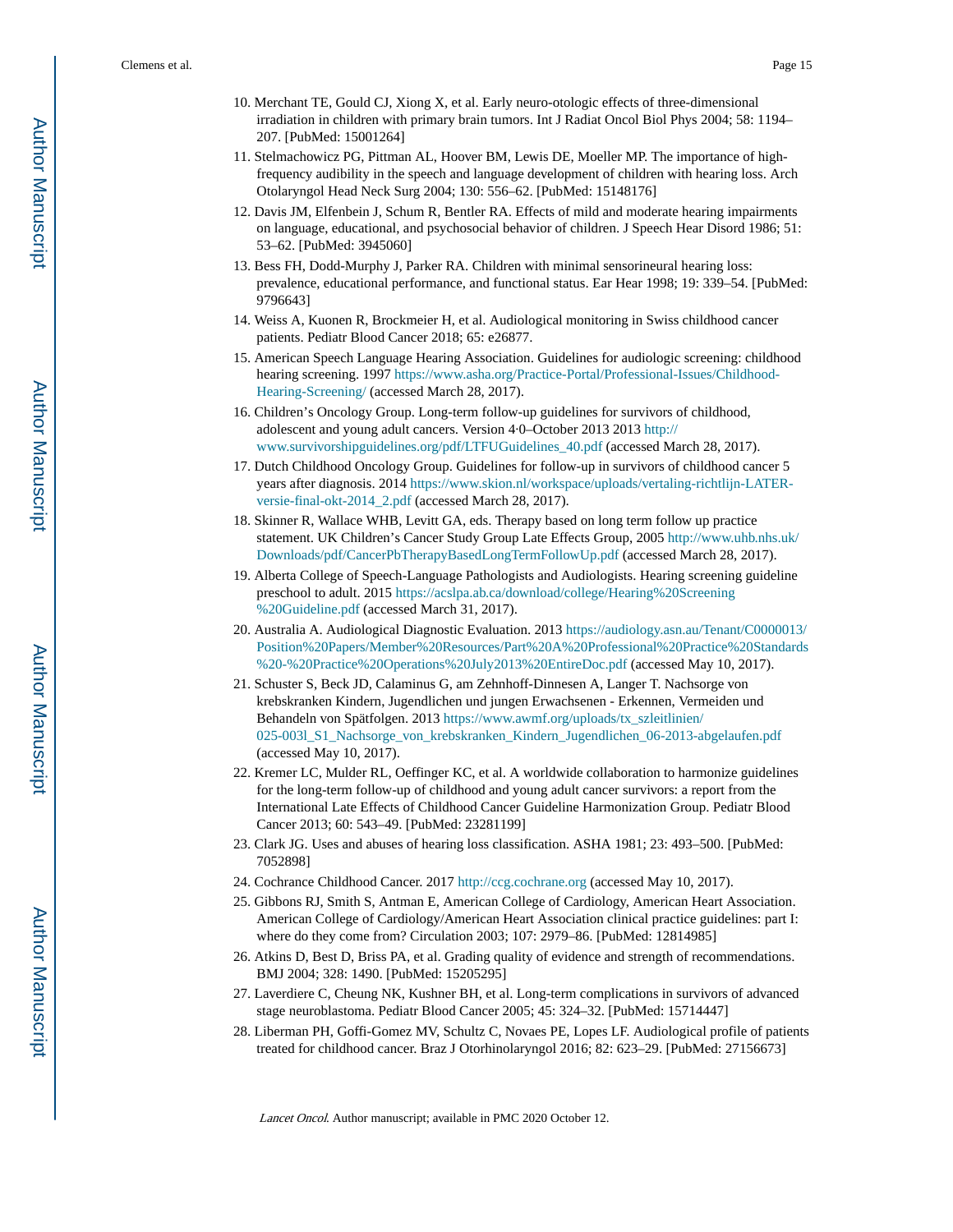- 29. Choeyprasert W, Sawangpanich R, Lertsukprasert K, et al. Cisplatin-induced ototoxicity in pediatric solid tumors: the role of glutathione S-transferases and megalin genetic polymorphisms. J Pediatr Hematol Oncol 2013; 35: e138–43. [PubMed: 23274376]
- 30. Lewis MJ, DuBois SG, Fligor B, Li X, Goorin A, Grier HE. Ototoxicity in children treated for osteosarcoma. Pediatr Blood Cancer 2009; 52: 387–91. [PubMed: 19061216]
- 31. Li Y, Womer RB, Silber JH. Predicting cisplatin ototoxicity in children: the influence of age and the cumulative dose. Eur J Cancer 2004; 40: 2445–51. [PubMed: 15519518]
- 32. Peleva E, Emami N, Alzahrani M, et al. Incidence of platinum-induced ototoxicity in pediatric patients in Quebec. Pediatr Blood Cancer 2014; 61: 2012–17. [PubMed: 24976616]
- 33. Stohr W, Langer T, Kremers A, et al. Cisplatin-induced ototoxicity in osteosarcoma patients: a report from the late effects surveillance system. Cancer Invest 2005; 23: 201–07. [PubMed: 15945505]
- 34. Guillaume DJ, Knight K, Marquez C, Kraemer DF, Bardo DM, Neuwelt EA. Cerebrospinal fluid shunting and hearing loss in patients treated for medulloblastoma. J Neurosurg Pediatr 2012; 9: 421–27. [PubMed: 22462709]
- 35. Frappaz D, Michon J, Hartmann O, et al. Etoposide and carboplatin in neuroblastoma: a French Society of Pediatric Oncology phase II study. J Clin Oncol 1992; 10: 1592–601. [PubMed: 1403039]
- 36. Macdonald MR, Harrison RV, Wake M, Bliss B, Macdonald RE. Ototoxicity of carboplatin: comparing animal and clinical models at the Hospital for Sick Children. J Otolaryngol 1994; 23: 151–59. [PubMed: 8064951]
- 37. Qaddoumi I, Bass JK, Wu J, et al. Carboplatin-associated ototoxicity in children with retinoblastoma. J Clin Oncol 2012; 30: 1034–41. [PubMed: 22370329]
- 38. Landier W, Knight K, Wong FL, et al. Ototoxicity in children with high-risk neuroblastoma: prevalence, risk factors, and concordance of grading scales—a report from the Children's Oncology Group. J Clin Oncol 2014; 32: 527–34. [PubMed: 24419114]
- 39. Dahlborg SA, Petrillo A, Crossen JR, et al. The potential for complete and durable response in nonglial primary brain tumors in children and young adults with enhanced chemotherapy delivery. Cancer J Sci Am 1998; 4: 110–24. [PubMed: 9532413]
- 40. Parsons SK, Neault MW, Lehmann LE, et al. Severe ototoxicity following carboplatin-containing conditioning regimen for autologous marrow transplantation for neuroblastoma. Bone Marrow Transplant 1998; 22: 669–74. [PubMed: 9818694]
- 41. Dean JB, Hayashi SS, Albert CM, King AA, Karzon R, Hayashi RJ. Hearing loss in pediatric oncology patients receiving carboplatin-containing regimens. J Pediatr Hematol Oncol 2008; 30: 130–34. [PubMed: 18376265]
- 42. Fouladi M, Chintagumpala M, Ashley D, et al. Amifostine protects against cisplatin-induced ototoxicity in children with average-risk medulloblastoma. J Clin Oncol 2008; 26: 3749–55. [PubMed: 18669462]
- 43. Olgun Y, Aktas S, Altun Z, et al. Analysis of genetic and non genetic risk factors for cisplatin ototoxicity in pediatric patients. Int J Pediatr Otorhinolaryngol 2016; 90: 64–69. [PubMed: 27729156]
- 44. Freyer DR, Chen L, Krailo MD, et al. Effects of sodium thiosulfate versus observation on development of cisplatin-induced hearing loss in children with cancer (ACCL0431): a multicentre, randomised, controlled, open-label, phase 3 trial. Lancet Oncol 2017; 18: 63–74. [PubMed: 27914822]
- 45. Brock PR, Maibach R, Childs M, et al. Sodium thiosulfate for protection from cisplatin-induced hearing loss. N Engl J Med 2018; 378: 2376–85. [PubMed: 29924955]
- 46. Katzenstein HM, Chang KW, Krailo M, et al. Amifostine does not prevent platinum-induced hearing loss associated with the treatment of children with hepatoblastoma: a report of the Intergroup Hepatoblastoma Study P9645 as a part of the Children's Oncology Group. Cancer 2009; 115: 5828–35. [PubMed: 19813275]
- 47. Schoot RA, Theunissen EA, Slater O, et al. Hearing loss in survivors of childhood head and neck rhabdomyosarcoma: a long-term follow-up study. Clin Otolaryngol 2016; 41: 276–83. [PubMed: 26293165]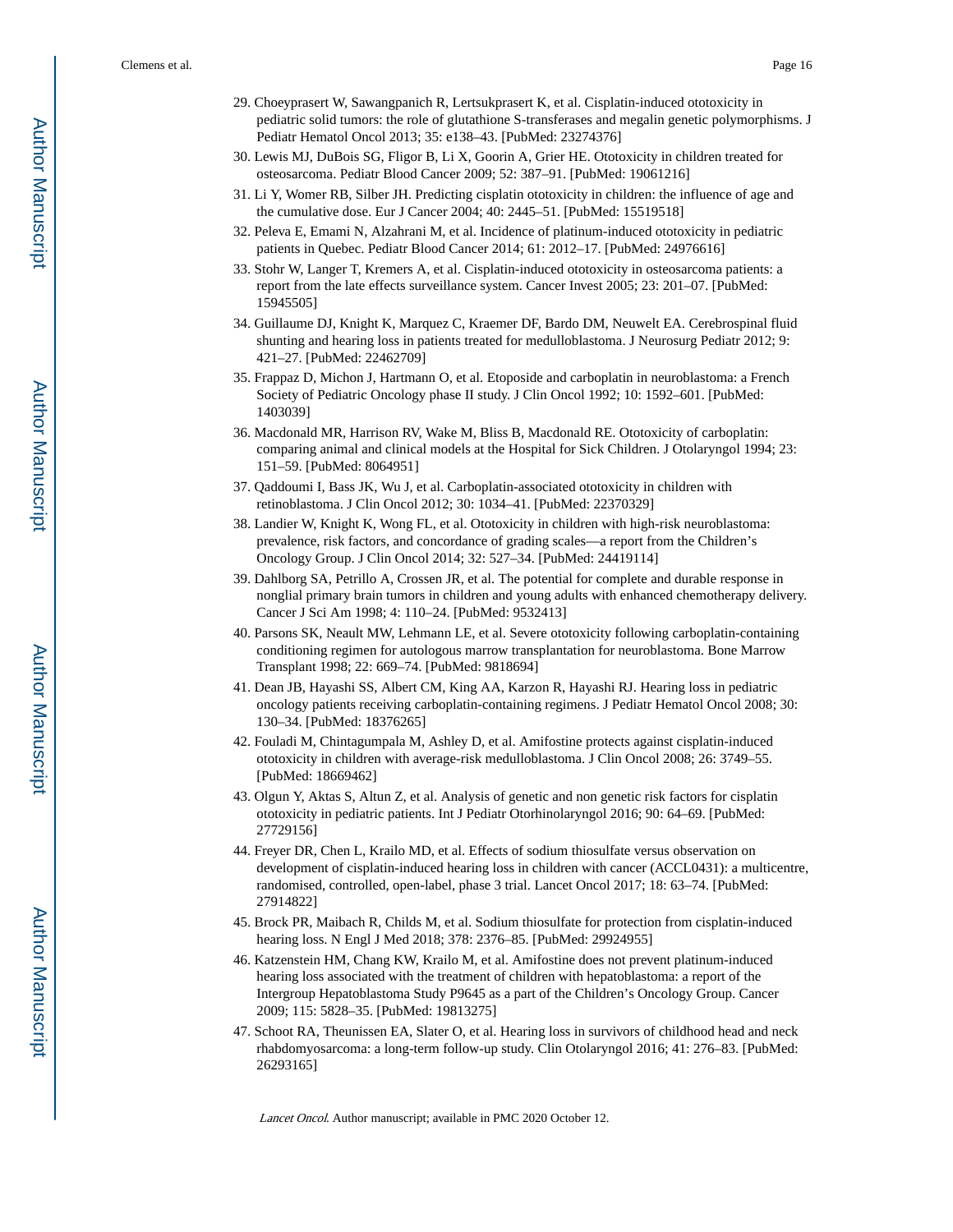- 48. Pogany L, Barr RD, Shaw A, et al. Health status in survivors of cancer in childhood and adolescence. Qual Life Res 2006; 15: 143–57. [PubMed: 16411038]
- 49. Orgel E, Jain S, Ji L, et al. Hearing loss among survivors of childhood brain tumors treated with an irradiation-sparing approach. Pediatr Blood Cancer 2012; 58: 953–58. [PubMed: 21796767]
- 50. Whelan K, Stratton K, Kawashima T, et al. Auditory complications in childhood cancer survivors: a report from the childhood cancer survivor study. Pediatr Blood Cancer 2011; 57: 126–34. [PubMed: 21328523]
- 51. Al-Khatib T, Cohen N, Carret AS, Daniel S. Cisplatinum ototoxicity in children, long-term follow up. Int J Pediatr Otorhinolaryngol 2010; 74: 913–19. [PubMed: 20846503]
- 52. Bertolini P, Lassalle M, Mercier G, et al. Platinum compound-related ototoxicity in children: longterm follow-up reveals continuous worsening of hearing loss. J Pediatr Hematol Oncol 2004; 26: 649–55.
- 53. Clemens E, de Vries AC, Am Zehnhoff-Dinnesen A, et al. Hearing loss after platinum treatment is irreversible in noncranial irradiated childhood cancer survivors. Pediatr Hematol Oncol 2017; 34: 120–29. [PubMed: 28590156]
- 54. Einarsson EJ, Petersen H, Wiebe T, et al. Long term hearing degeneration after platinum-based chemotherapy in childhood. Int J Audiol 2010; 49: 765–71. [PubMed: 20874050]
- 55. Gurney JG, Bass JK, Onar-Thomas A, et al. Evaluation of amifostine for protection against cisplatin-induced serious hearing loss in children treated for average-risk or high-risk medulloblastoma. Neuro Oncol 2014; 16: 848–55. [PubMed: 24414535]
- 56. Hua C, Bass JK, Khan R, Kun LE, Merchant TE. Hearing loss after radiotherapy for pediatric brain tumors: effect of cochlear dose. Int J Radiat Oncol Biol Phys 2008; 72: 892–99. [PubMed: 18395355]
- 57. Yock TI, Yeap BY, Ebb DH, et al. Long-term toxic effects of proton radiotherapy for paediatric medulloblastoma: a phase 2 single-arm study. Lancet Oncol 2016; 17: 287–98. [PubMed: 26830377]
- 58. King AM. The national protocol for paediatric amplification in Australia. Int J Audiol 2010; 49 (suppl 1): 64–69.
- 59. American Academy of Audiology. Audiology clinical practice algorithms and statements. 2000 [http://audiology-web.s3.amazonaws.com/migrated/](http://audiology-web.s3.amazonaws.com/migrated/ClinicalPracticeAlgorithms.pdf_53994824786af8.17185566.pdf) [ClinicalPracticeAlgorithms.pdf\\_53994824786af8.17185566.pdf](http://audiology-web.s3.amazonaws.com/migrated/ClinicalPracticeAlgorithms.pdf_53994824786af8.17185566.pdf) (accessed March 28, 2017).
- 60. American Academy of Pediatrics, Joint Committee on Infant Hearing. Principles and guidelines for early hearing detection and intervention programs. Pediatrics 2017; 120: 897–921.
- 61. American Academy of Audiology. Audiologic guidelines for the assessment of hearing in infants and young children. 2012 [https://audiology-web.s3.amazonaws.com/migrated/](https://audiology-web.s3.amazonaws.com/migrated/201208_AudGuideAssessHear_youth.pdf_5399751b249593.36017703.pdf) [201208\\_AudGuideAssessHear\\_youth.pdf\\_5399751b249593.36017703.pdf](https://audiology-web.s3.amazonaws.com/migrated/201208_AudGuideAssessHear_youth.pdf_5399751b249593.36017703.pdf) (accessed March 28, 2017).
- 62. Canadian Agency for Drugs and Technologies in Health. Hearing screening in preschool aged children: a review of the clinical effectiveness and guidelines. 2012 [https://www.cadth.ca/](https://www.cadth.ca/media/pdf/htis/nov-2012/RC0409%20PHS%20Final.pdf) [media/pdf/htis/nov-2012/RC0409%20PHS%20Final.pdf](https://www.cadth.ca/media/pdf/htis/nov-2012/RC0409%20PHS%20Final.pdf) (accessed March 28, 2017).
- 63. Punnett A, Bliss B, Dupuis LL, Abdolell M, Doyle J, Sung L. Ototoxicity following pediatric hematopoietic stem cell transplantation: a prospective cohort study. Pediatr Blood Cancer 2004; 42: 598–603. [PubMed: 15127414]
- 64. Abujamra AL, Escosteguy JR, Dall'Igna C, et al. The use of high-frequency audiometry increases the diagnosis of asymptomatic hearing loss in pediatric patients treated with cisplatin-based chemotherapy. Pediatr Blood Cancer 2013; 60: 474–78. [PubMed: 22744939]
- 65. Coradini PP, Cigana L, Selistre SG, Rosito LS, Brunetto AL. Ototoxicity from cisplatin therapy in childhood cancer. J Pediatr Hematol Oncol 2007; 29: 355–60. [PubMed: 17551394]
- 66. Dhooge I, Dhooge C, Geukens S, De Clerck B, De Vel E, Vinck BM. Distortion product otoacoustic emissions: an objective technique for the screening of hearing loss in children treated with platin derivatives. Int J Audiol 2006; 45: 337–43. [PubMed: 16777780]
- 67. Weatherly RA, Owens JJ, Catlin FI, Mahoney DH. Cis-platinum ototoxicity in children. Laryngoscope 1991; 101: 917–24. [PubMed: 1886439]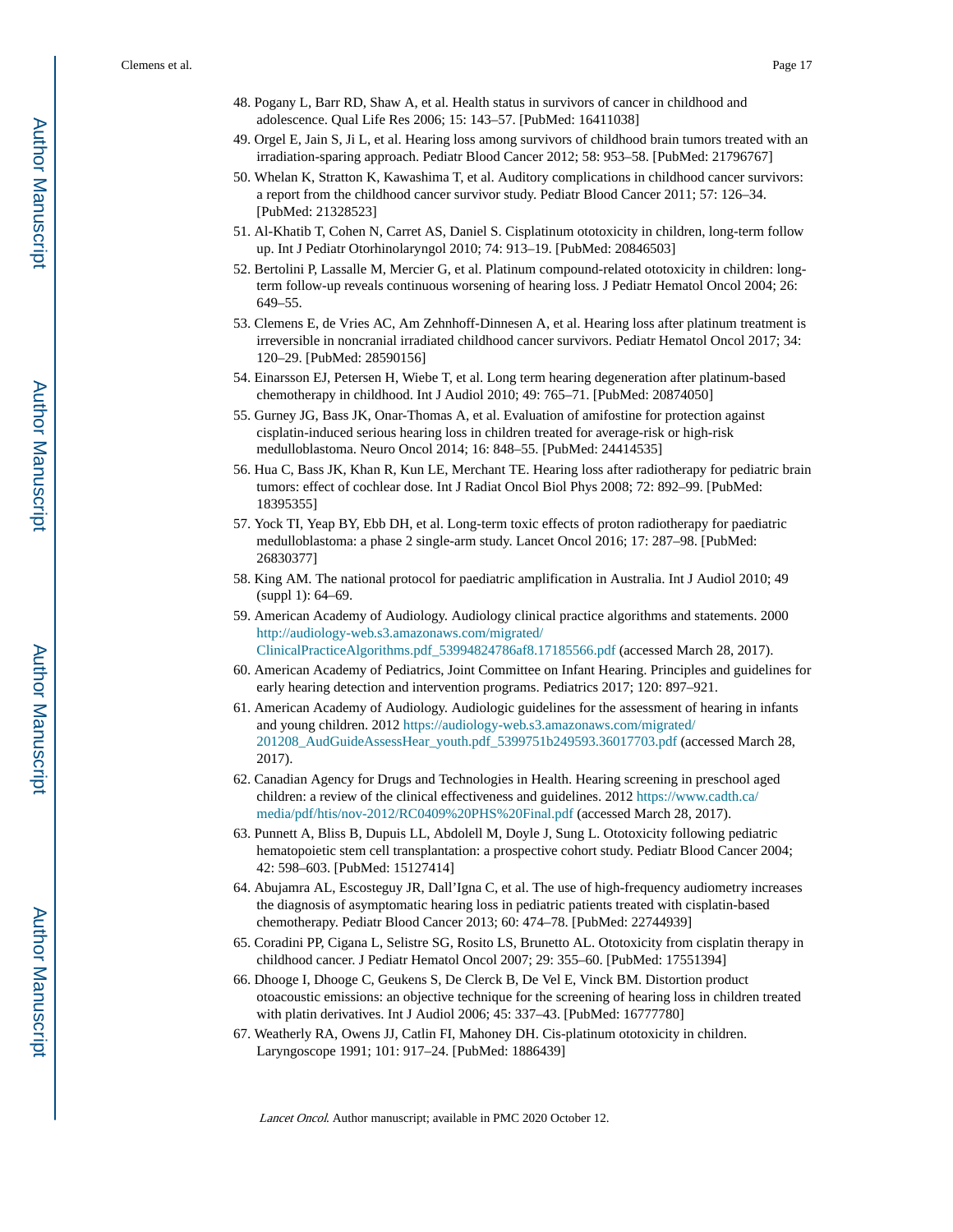- 68. Einarsson EJ, Petersen H, Wiebe T, Fransson PA, Magnusson M, Moell C. Severe difficulties with word recognition in noise after platinum chemotherapy in childhood, and improvements with open-fitting hearing-aids. Int J Audiol 2011; 50: 642–51. [PubMed: 21812630]
- 69. Kuthubutheen J, Hedne CN, Krishnaswamy J, Rajan GP. A case series of paediatric hearing preservation cochlear implantation: a new treatment modality for children with drug-induced or congenital partial deafness. Audiol Neurootol 2012; 17: 321–30. [PubMed: 22739546]
- 70. Stachler RJ, Chandrasekhar SS, Archer SM, et al. Clinical practice guideline: sudden hearing loss. Otolaryngol Head Neck Surg 2012; 146: S1–35. [PubMed: 22383545]
- 71. National Institute for Health and Care Excellence. Cochlear implants for children and adults with severe to profound deafness. NICE: London, 2009<https://www.nice.org.uk/guidance/ta166> (accessed March 28, 2017).
- 72. New York state Department of Health. Clinical Practice Guideline: report of the recommendations. Hearing loss: assessment and intervention for young children (age 0–3 years). 2007 [https://](https://www.health.ny.gov/community/infants_children/early_intervention/docs/guidelines_hearing_loss_recommendations.pdf) [www.health.ny.gov/community/infants\\_children/early\\_intervention/docs/](https://www.health.ny.gov/community/infants_children/early_intervention/docs/guidelines_hearing_loss_recommendations.pdf) [guidelines\\_hearing\\_loss\\_recommendations.pdf](https://www.health.ny.gov/community/infants_children/early_intervention/docs/guidelines_hearing_loss_recommendations.pdf) (accessed March 28, 2017).
- 73. American Association of Audiology. Clinical Practice Guidelines on pediatric amplification. 2013 <http://galster.net/wp-content/uploads/2013/07/AAA-2013-Pediatric-Amp-Guidelines.pdf>(accessed March 28, 2017).
- 74. Tunkel DE, Bauer CA, Sun GH, et al. Clinical practice guideline: tinnitus. Otolaryngol Head Neck Surg 2014; 151: S1–40. [PubMed: 25273878]
- 75. van As JW, van den Berg H, van Dalen EC. Medical interventions for the prevention of platinuminduced hearing loss in children with cancer. Cochrane Database Syst Rev 2016; 9: CD009219. [PubMed: 27669661]
- 76. Truong MT, Winzelberg J, Chang KW. Recovery from cisplatin-induced ototoxicity: a case report and review. Int J Pediatr Otorhinolaryngol 2007; 71: 1631–38. [PubMed: 17706797]
- 77. Williams D Does irrigation of the ear to remove impacted wax improve hearing? Br J Community Nurs 2005; 10: 228–32. [PubMed: 15923990]
- 78. American College of Radiology. Appropriateness criteria: hearing loss and/or vertigo. 1996 [https://](https://www.dcamedical.com/pdf/appropriateness-criteria-vertigo-and-hearing-loss.pdf) [www.dcamedical.com/pdf/appropriateness-criteria-vertigo-and-hearing-loss.pdf](https://www.dcamedical.com/pdf/appropriateness-criteria-vertigo-and-hearing-loss.pdf) (accessed March 28, 2017).
- 79. National Institute for Health and Care Excellence. Auditory brainstem implants for children and adults with severe to profound deafness. NICE: London, 2005 [https://www.nice.org.uk/guidance/](https://www.nice.org.uk/guidance/ipg108) [ipg108](https://www.nice.org.uk/guidance/ipg108) (accessed March 28, 2017).
- 80. Audiology Australia. Professional practice standards: audiological rehabilitation. 2013 [https://](https://audiology.asn.au/Tenant/C0000013/Position%20Papers/Member%20Resources/Clinical%20Standards%20partb%20-%20whole%20document%20July13%201.pdf) [audiology.asn.au/Tenant/C0000013/Position%20Papers/Member%20Resources/Clinical](https://audiology.asn.au/Tenant/C0000013/Position%20Papers/Member%20Resources/Clinical%20Standards%20partb%20-%20whole%20document%20July13%201.pdf) [%20Standards%20partb%20-%20whole%20document%20July13%201.pdf](https://audiology.asn.au/Tenant/C0000013/Position%20Papers/Member%20Resources/Clinical%20Standards%20partb%20-%20whole%20document%20July13%201.pdf) (accessed March 28, 2017).
- 81. Kushner BH, Budnick A, Kramer K, Modak S, Cheung NK. Ototoxicity from high-dose use of platinum compounds in patients with neuroblastoma. Cancer 2006; 107: 417–22. [PubMed: 16779793]
- 82. Moore DR. Auditory development and the role of experience. Br Med Bull 2002; 63: 171–81. [PubMed: 12324392]
- 83. Panova MV, Geneva IE, Madjarova KI, Bosheva MN. Hearing loss in patients with shunt-treated hydrocephalus. Folia Med (Plovdiv) 2015; 57: 216–22. [PubMed: 27180348]
- 84. van Veelen-Vincent ML, Delwel EJ, Teeuw R, et al. Analysis of hearing loss after shunt placement in patients with normal-pressure hydrocephalus. J Neurosurg 2001; 95: 432–34. [PubMed: 11565864]
- 85. Walsted A, Nielsen OA, Borum P. Hearing loss after neurosurgery. The influence of low cerebrospinal fluid pressure. J Laryngol Otol 1994; 108: 637–41. [PubMed: 7930910]
- 86. Stoeckli SJ, Bohmer A. Persistent bilateral hearing loss after shunt placement for hydrocephalus. Case report. J Neurosurg 1999; 90: 773–75. [PubMed: 10193625]
- 87. Miyazaki Y, Tomii M, Sawauchi S, Ikeuchi S, Yuki K, Abe T. [A case of hearing loss caused by overdrainage of cerebrospinal fluid after ventriculo-peritoneal shunting procedure]. No Shinkei Geka 1997; 25: 367–71. [PubMed: 9125722]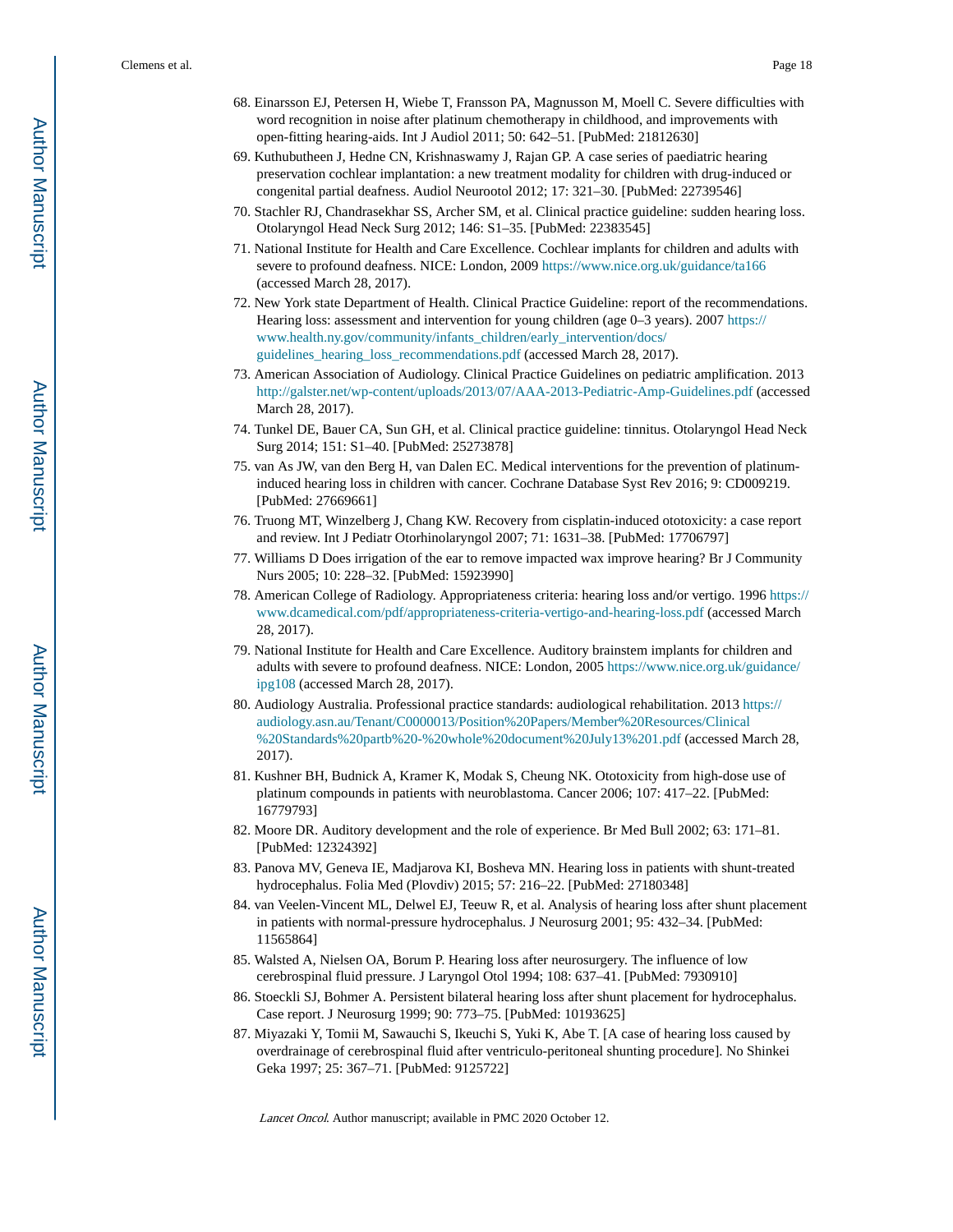- 88. Lopponen H, Sorri M, Serlo W, von Wendt L. Audiological findings of shunt-treated hydrocephalus in children. Int J Pediatr Otorhinolaryngol 1989; 18: 21–30. [PubMed: 2807751]
- 89. Bass JK, Huang J, Onar-Thomas A, et al. Concordance between the chang and the International Society of Pediatric Oncology (SIOP) ototoxicity grading scales in patients treated with cisplatin for medulloblastoma. Pediatr Blood Cancer 2014; 61: 601–05. [PubMed: 24504791]
- 90. Brock PR, Knight KR, Freyer DR, et al. Platinum-induced ototoxicity in children: a consensus review on mechanisms, predisposition, and protection, including a new International Society of Pediatric Oncology Boston ototoxicity scale. J Clin Oncol 2012; 30: 2408–17. [PubMed: 22547603]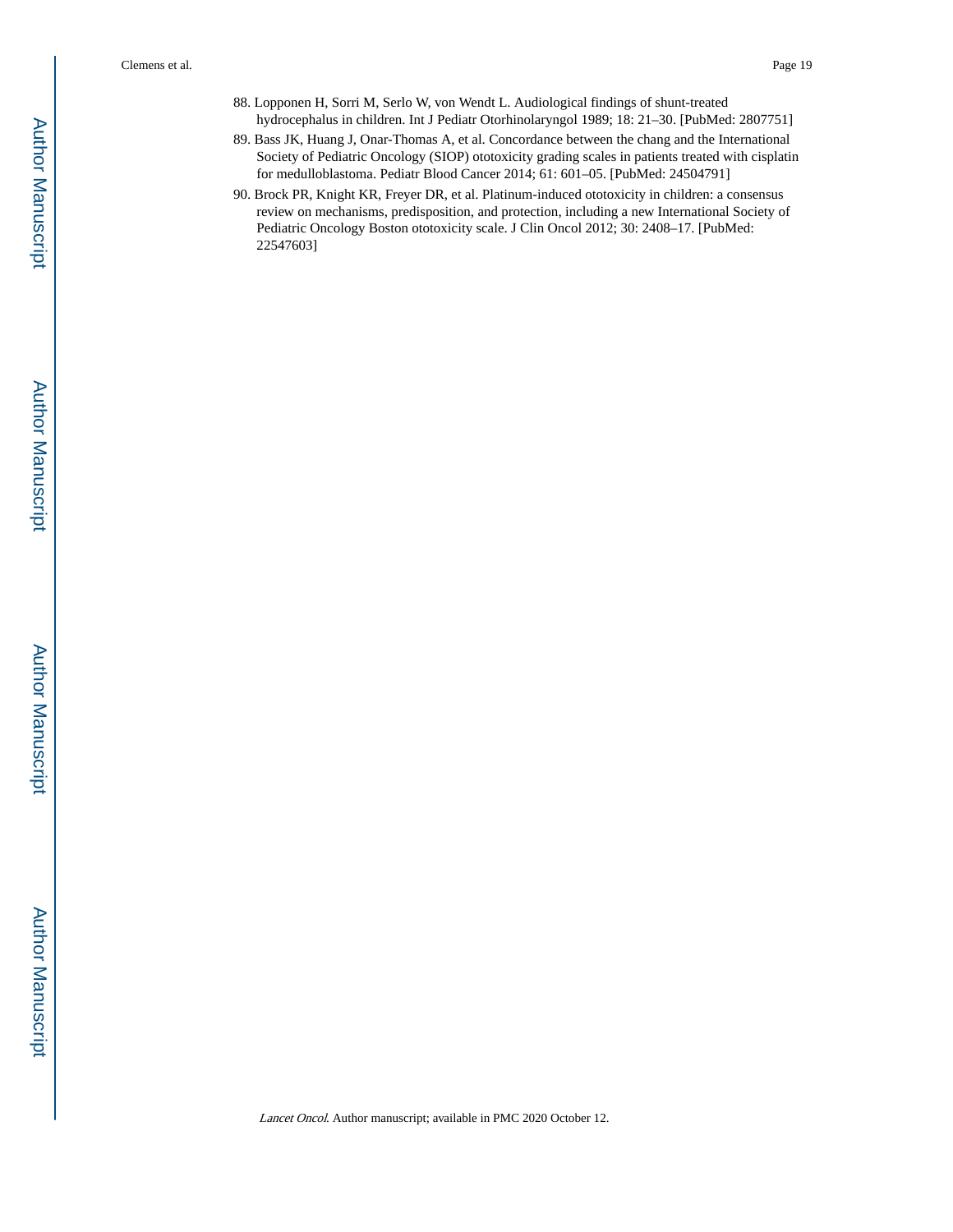#### **Panel: Gaps in knowledge of ototoxicty in children, adolescent, and young adult cancer survivors and future directions for research**

#### **Hearing loss**

- **•** Risk of hearing loss in survivors treated only with carboplatin, oxaliplatin, or both
- **•** Association between timing of administration of platinum-based drugs and cranial radiotherapy (or both) with risk of hearing loss
- **•** Risk of hearing loss after surgery to posterior fossa tumour or involving the ear or cranial nerve VIII
- **•** Risk of hearing loss after co-treatment with furosemide, aminoglycosides, sodium thiosulfate, amifostine, or emerging novel otoprotectants
- Sex-associated risks (ie, male *vs* female patients)
- **•** Likelihood and predictors of change in hearing loss following therapy (chemotherapy, radiotherapy, or both)
- **•** Prevalence and agreement of hearing abnormalities according to distortion product ototacoustic emission and frequency-specific auditory brainstem response testing methods
- **•** Selection and validation of uniform classification system for research and clinical practice
- **•** Effect of implantable technology, tinnitus masker, communication management strategies, provision of educational changes and school support, counselling, social and emotional guidance, speech and language therapy, aural rehabilitation, or hearing assistive technology
- **•** Contribution of genetic variation to individual susceptibility
- **•** Associations with hearing loss and exposure to ionising radiation and selected chemotherapeutic drugs according to age at exposure

#### **Tinnitus**

- **•** Risk of tinnitus after platinum drugs
- **•** Risk of tinnitus after cranial radiotherapy
- **•** Risk of tinnitus after co-treatment with furosemide or aminoglycosides, sodium thiosulfate, amifostine, or emerging novel otoprotectants
- **•** Risk of tinnitus after surgery to posterior fossa tumour or involving the ear or cranial nerve VIII
- **•** Likelihood and predictors of change in tinnitus in survivors treated with platinum-based drugs or with cranial radiotherapy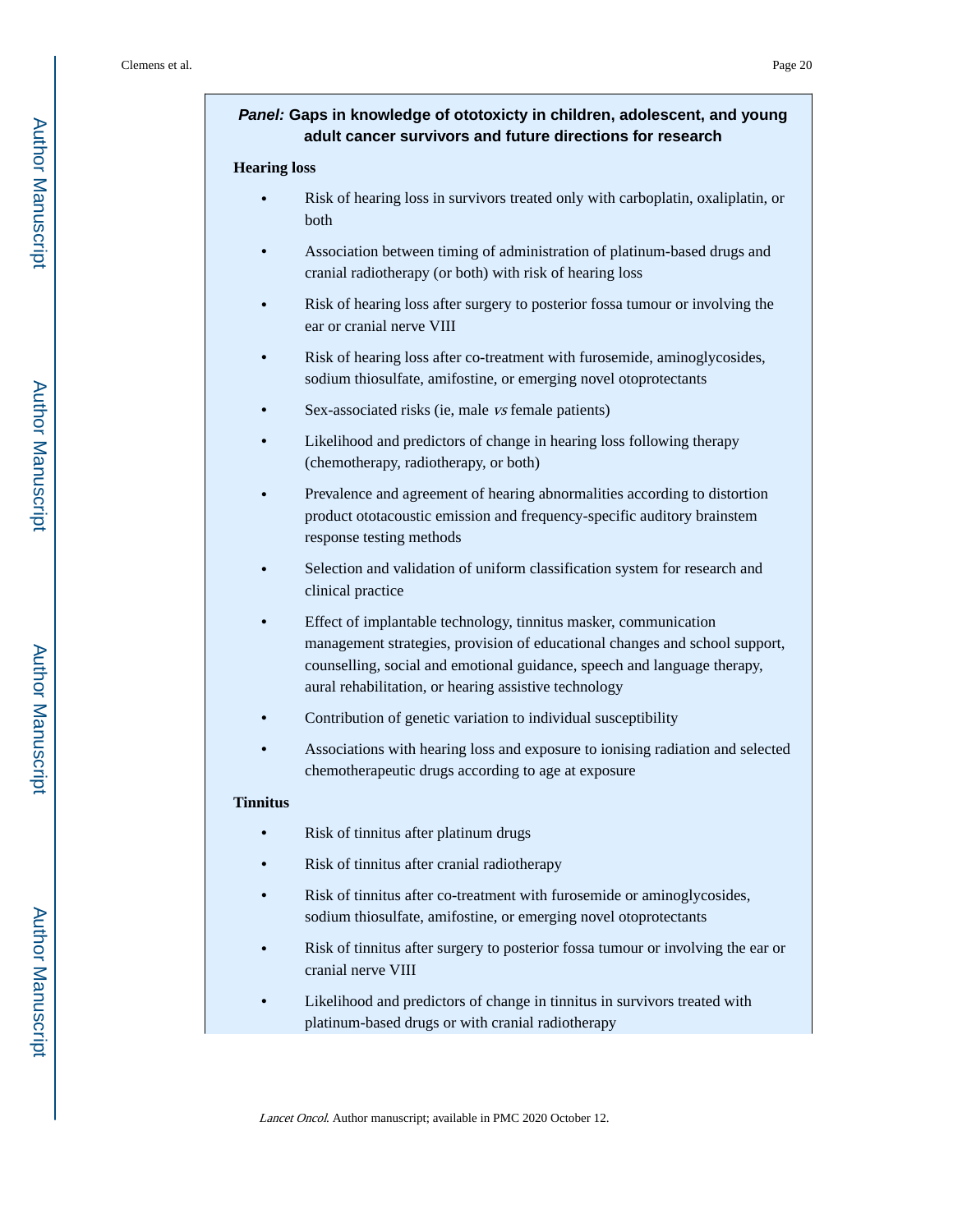| Likelihood and predictors of change of tinnitus after surgery involving the ear |
|---------------------------------------------------------------------------------|
| or cranial nerve VIII                                                           |
| Likelihood and predictors of change of tinnitus after noise exposure            |

- **•** Effect of tinnitus management strategies, counselling, social and emotional guidance, tinnitus-retraining therapy, cogntive behavioral therapy, or education and vocational accommodations
- **•** Contribution of genetic variation to indiviudal susceptibility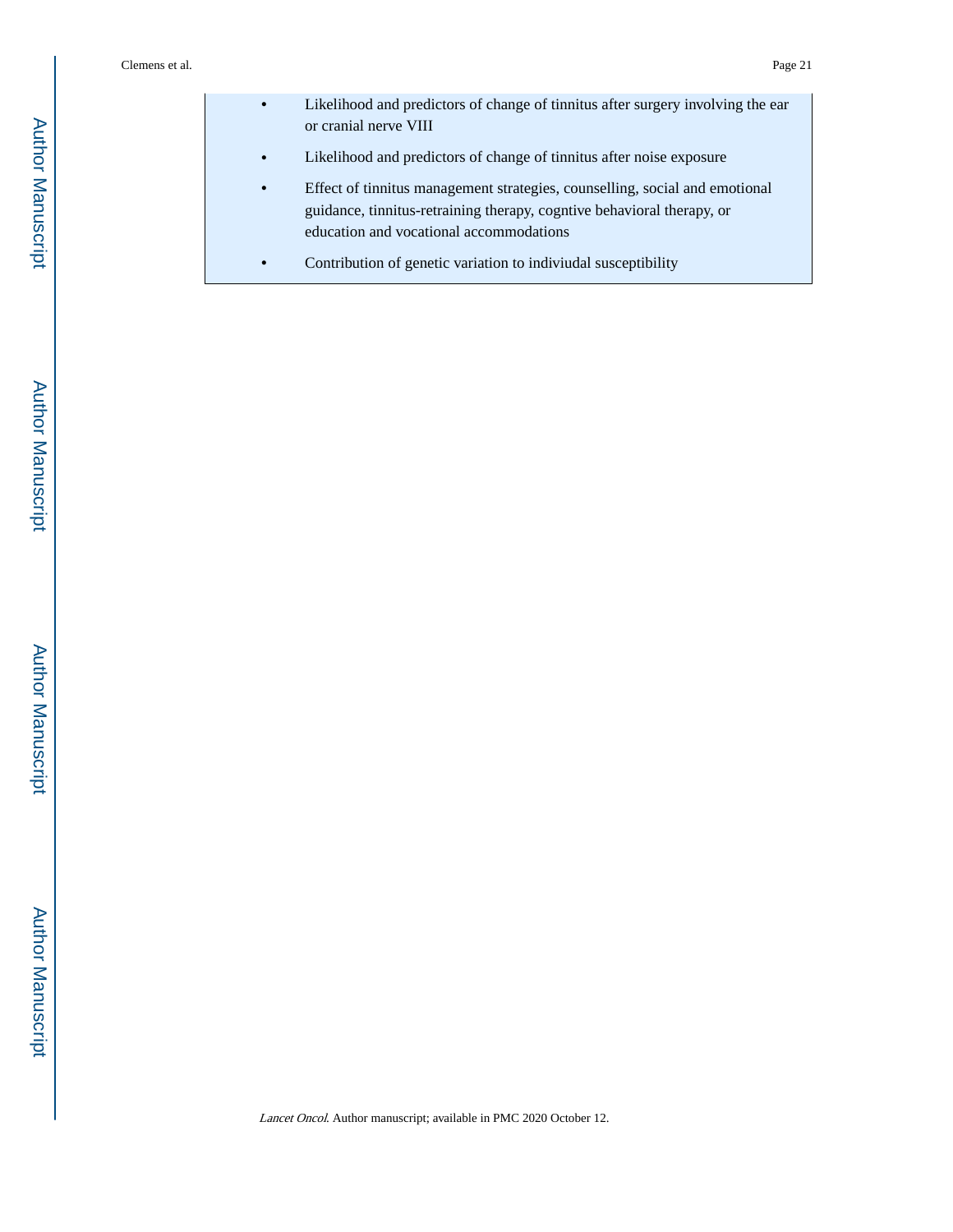Clemens et al. Page 22



#### **Figure 1:**

Flow chart of selected studies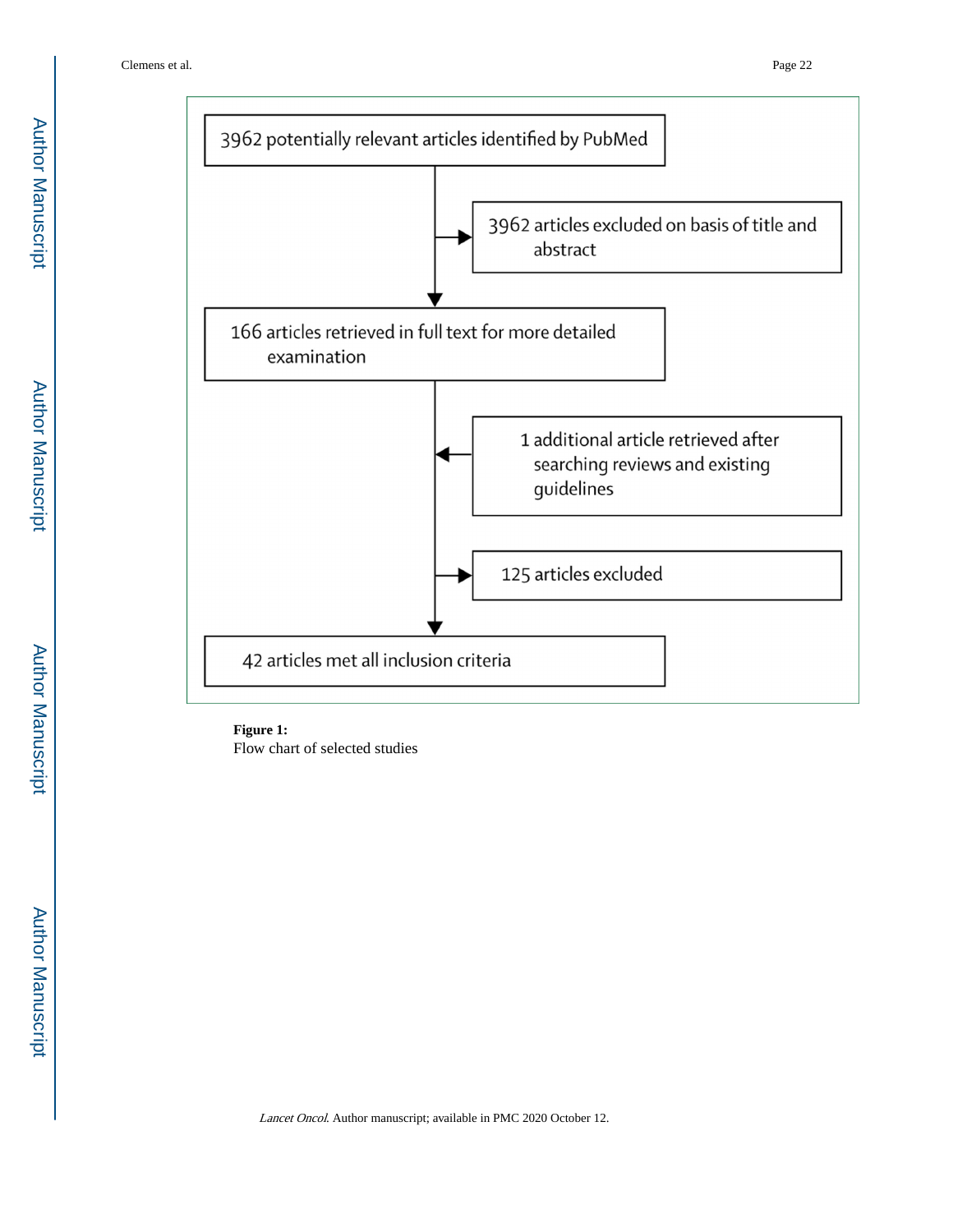# Author Manuscript Author Manuscript

 Author ManuscriptAuthor Manuscript **Hearing loss** 

**General recommendation** 

Survivors treated with cisplatin (level B evidence), with or without high-dose carboplatin (>1500 mg/m<sup>2</sup>), or head or brain radiotherapy  $\geq$  30 Gy (expert opinion\*) and their health-care providers should be aware of the risk of hearing loss

Who needs surveillance and how often should surveillance be performed?

Surveillance for hearing loss is recommended for survivors treated with cisplatin (level A or B evidence), with or without high-dose carboplatin (>1500 mg/m<sup>2</sup>), or head or brain radiotherapy ≥30 Gy (expert opinion\*) to begin no later than the end of treatment and to be done annually for children younger than 6 years of age, every other year for children 6-12 years of age, and every 5 years for adolescents and young adults older than 12 years of age (level C evidence and expert opinion)

Hearing loss surveillance might be reasonable for survivors who had placement of CFS shunts (level B evidence) to begin no later than the end of treatment and repeated every 5 years thereafter (level C evidence and expert opinion)

What surveillance modality should be used?

Pure tone conventional audiometry testing is recommended for survivors ≥6 years of age at 1000-8000 Hz, and additional testing with high frequency audiometry at >8000 Hz is recommended whenever equipment is available (evidence-based quidelines and expert opinion); referral to an audiologist for more extensive testing is recommended for survivors <6 years of age (evidence-based guidelines and expert opinion)

What should be done when atypical measurements are identified?

Referral to an audiologist or auditory clinic is recommended for any survivor who has symptoms suggesting hearing loss or atypical audiological test results showing a loss of more than 15 dB absolute threshold level (1000-8000 Hz, expert opinion\*)

Tinnitus

General recommendation

Survivors treated with cisplatin, with or without high-dose carboplatin (>1500 mg/m<sup>2</sup>, level C evidence), or head or brain radiotherapy ≥30 Gy (expert opinion) and their health-care providers should be aware of the risk of tinnitus. Referral to an audiologist is recommended for survivors who have symptoms of tinnitus (expert opinion\*)

Strong recommendation **I** Weak recommendation

#### **Figure 2:**

Harmonised recommendations for ototoxicity surveillance in children, adolescents, and young adult cancer survivors

\*On the basis of evidence that does not meet the inclusion criteria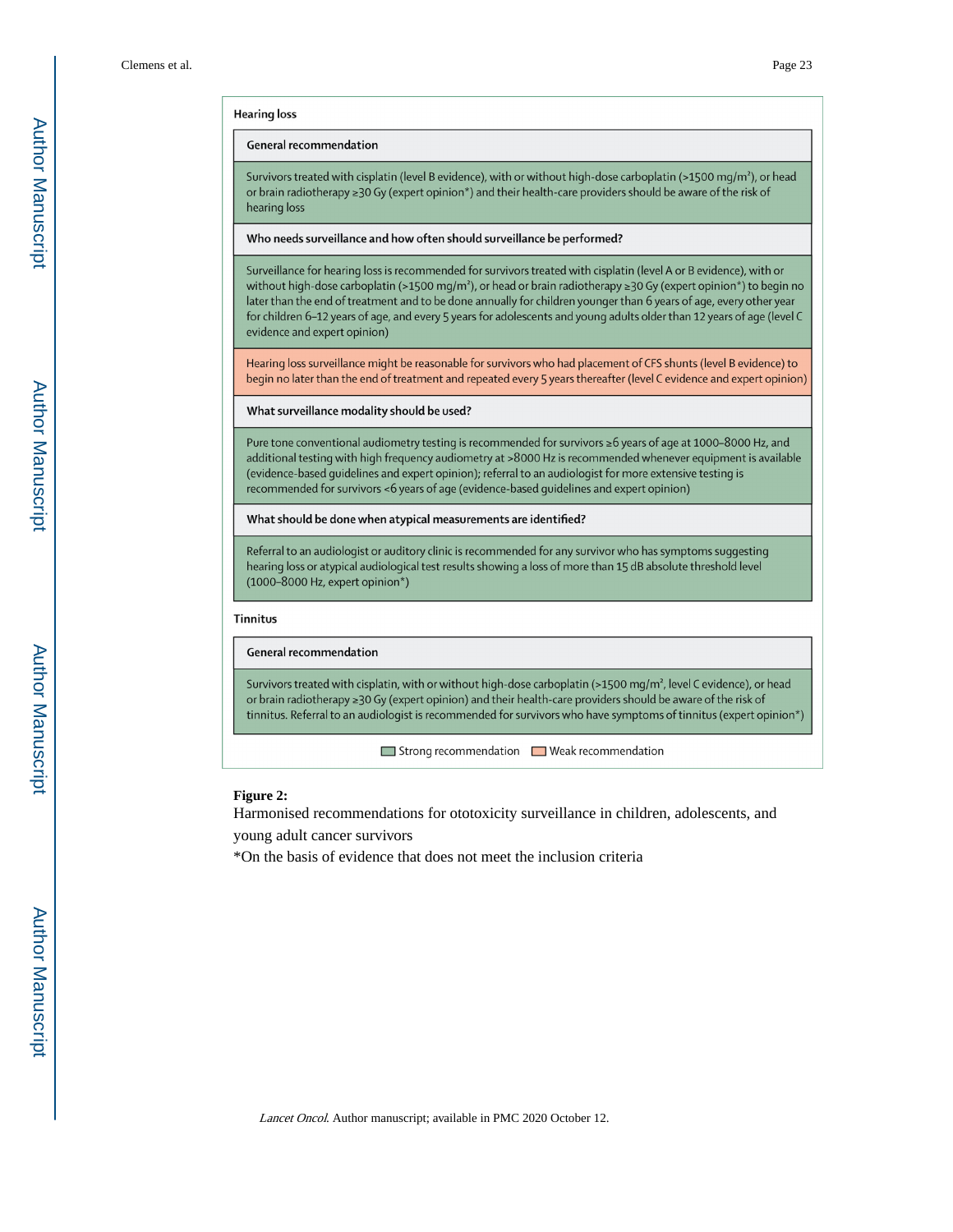| į<br><u>:</u><br>ק |  |
|--------------------|--|
| יי האסטיי ה        |  |

Author Manuscript

**Author Manuscript** 

**Table 1:**

Criteria for grading and formulating overall conclusions Criteria for grading and formulating overall conclusions

|                                  | Study quality                                                                                                        | Study findings for risk factors                                                                                                                                                                                                                                                                                                                                                                                                                                                                                                                                                                                            | Suggested wording in<br>conclusions                                      |
|----------------------------------|----------------------------------------------------------------------------------------------------------------------|----------------------------------------------------------------------------------------------------------------------------------------------------------------------------------------------------------------------------------------------------------------------------------------------------------------------------------------------------------------------------------------------------------------------------------------------------------------------------------------------------------------------------------------------------------------------------------------------------------------------------|--------------------------------------------------------------------------|
| A: high-quality<br>evidence      | studies or systematic reviews<br>Evidence from high-quality<br>(low risk of bias, direct<br>consistent, and precise) | associated with the outcome in more than one RCT with a large sample size, low rates of loss to follow-up, blinded<br>The risk factor is significantly associated with the outcome in $75\%$ of studies; or the risk factor is significantly<br>study, and with a description of power analysis                                                                                                                                                                                                                                                                                                                            | "There is high quality"<br>evidence"; "There is<br>evidence <sup>3</sup> |
| quality evidence<br>B: moderate- | systematic reviews with few<br>important limitations<br>Evidence from studies or                                     | The risk factor is significantly associated with the outcome in 50% of the studies reporting on this risk factor, and in<br>putcome in all studies (at least $\sim$ 2 studies); or the risk factor is significantly associated with the outcome in one RCT<br>with a large sample size, low rates of loss to follow-up, blinded study, and with a description of power analysis<br>the remaining studies this association is not significant; the risk factor is not significantly associated with the                                                                                                                     | "Evidence suggests"<br>"There is moderate<br>quality evidence";          |
| C: low-quality<br>evidence       | Evidence from studies with<br>bias, indirect, inconsistent,<br>serious flaws (high risk of<br>imprecise)             | The risk factor is significantly associated or not significantly associated with the outcome in one study; the risk factor<br>is not significant; the risk factor is significantly (either positively or negatively) associated with the outcome in >50%<br>is significantly associated with the outcome in $<$ 50% of the studies, whereas in the remaining studies this association<br>ignificantly associated with the outcome in one RCT with small sample size, and high rates of loss to follow-up<br>of the studies, whereas the remaining studies show the opposite significant association; or the risk factor is | "Some evidence suggests"<br>"There is low quality<br>evidence":          |
| Conflicting<br>evidence          |                                                                                                                      | The risk factor is significantly (both positively and negatively) associated with the outcome in the same number of<br>studies of comparable quality                                                                                                                                                                                                                                                                                                                                                                                                                                                                       | "There is conflicting<br>evidence"                                       |
| No studies                       |                                                                                                                      | No studies have reported on a risk factor                                                                                                                                                                                                                                                                                                                                                                                                                                                                                                                                                                                  | "No studies reported on"                                                 |
|                                  |                                                                                                                      | Criteria were developed by the Cochrane Childhood Group by the use of an adapted version of the American Heart Association criteria <sup>25</sup> and the Grading of Recommendations Assessment Development<br>and Evaluation Criteria <sup>26</sup> and adopted by the International Guideline Harmonization Group for use in paediatric oncology. RCT=randomised clinical trial.                                                                                                                                                                                                                                         |                                                                          |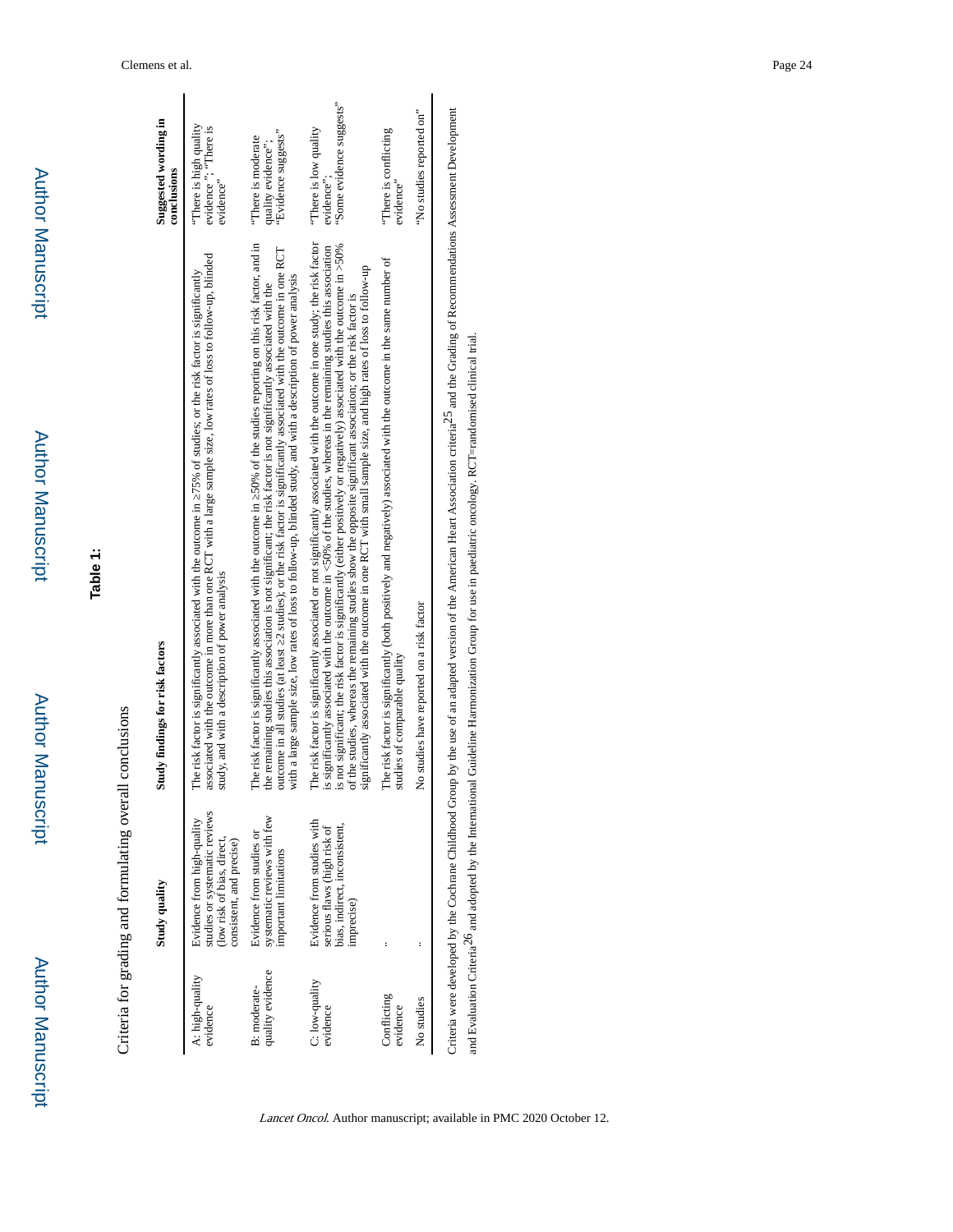| ٠ |
|---|
|   |
|   |
|   |
|   |
|   |
| j |
|   |
|   |
|   |
|   |
|   |
|   |
|   |
|   |
|   |
|   |
|   |
|   |
|   |
|   |
|   |
|   |
|   |
|   |
| l |
|   |
|   |
|   |
|   |
| ٠ |
|   |
|   |
|   |

 Author Manuscript**Author Manuscript**  **Table 2:**

Concordance and discordance among existing ototoxicity guidelines Concordance and discordance among existing ototoxicity guidelines

|                                                                                                                                    | Children's Oncology Group                                                                                                                                                                                                                                                                                                                                                                                                                                                                                                                                                                                  | Dutch Childhood Oncology<br>Group                                                                                                                                | and Leukaemia Group<br>UK Children's Cancer | Concordance and<br>discordance |
|------------------------------------------------------------------------------------------------------------------------------------|------------------------------------------------------------------------------------------------------------------------------------------------------------------------------------------------------------------------------------------------------------------------------------------------------------------------------------------------------------------------------------------------------------------------------------------------------------------------------------------------------------------------------------------------------------------------------------------------------------|------------------------------------------------------------------------------------------------------------------------------------------------------------------|---------------------------------------------|--------------------------------|
| Who needs surveillance?                                                                                                            |                                                                                                                                                                                                                                                                                                                                                                                                                                                                                                                                                                                                            |                                                                                                                                                                  |                                             |                                |
| Cisplatin                                                                                                                          | Yes                                                                                                                                                                                                                                                                                                                                                                                                                                                                                                                                                                                                        | Yes                                                                                                                                                              | Yes                                         | Concordant                     |
| Carboplatin                                                                                                                        | Myeloablative dose or any dose if age at diagnosis <l td="" year<=""><td>Yes</td><td>Myeloablative dose</td><td>Discordant</td></l>                                                                                                                                                                                                                                                                                                                                                                                                                                                                        | Yes                                                                                                                                                              | Myeloablative dose                          | Discordant                     |
| infratemporal, nasopharyngeal, or<br>(regions include cranial, ear or<br>30 Gy cranial radiotherapy<br>Waldeyer's tonsillar ring)* | Yes                                                                                                                                                                                                                                                                                                                                                                                                                                                                                                                                                                                                        | Yes                                                                                                                                                              | Not specified                               | Discordant                     |
|                                                                                                                                    | What surveillance modality and classification system should be used?                                                                                                                                                                                                                                                                                                                                                                                                                                                                                                                                       |                                                                                                                                                                  |                                             |                                |
| History                                                                                                                            | $\mathrm{Yes}^\dagger$                                                                                                                                                                                                                                                                                                                                                                                                                                                                                                                                                                                     | Yes                                                                                                                                                              | Yes                                         | Concordant                     |
| Otoscopic exam                                                                                                                     | Yes                                                                                                                                                                                                                                                                                                                                                                                                                                                                                                                                                                                                        | $\tilde{z}$                                                                                                                                                      | $\tilde{z}$                                 | Discordant                     |
| Pure tone audiometry                                                                                                               | Yes                                                                                                                                                                                                                                                                                                                                                                                                                                                                                                                                                                                                        | Yes $(0.5-12.5$ kHz)                                                                                                                                             | Yes                                         | Concordant                     |
| Speech audiometry                                                                                                                  | Yes                                                                                                                                                                                                                                                                                                                                                                                                                                                                                                                                                                                                        | $\stackrel{\circ}{\mathsf{z}}$                                                                                                                                   | $\tilde{z}$                                 | Discordant                     |
| Tympanometry                                                                                                                       | Yes                                                                                                                                                                                                                                                                                                                                                                                                                                                                                                                                                                                                        | Yes                                                                                                                                                              | Yes                                         | Concordant                     |
| Auditory brainstem response                                                                                                        | surveillance modalities are inconclusive)<br>Yes (if the other                                                                                                                                                                                                                                                                                                                                                                                                                                                                                                                                             | $\tilde{z}$                                                                                                                                                      | Yes (only infants)                          | Discordant                     |
| At what frequency and for how long should surveil                                                                                  | ance be done?                                                                                                                                                                                                                                                                                                                                                                                                                                                                                                                                                                                              |                                                                                                                                                                  |                                             |                                |
| History                                                                                                                            | Yearly                                                                                                                                                                                                                                                                                                                                                                                                                                                                                                                                                                                                     | Not specified                                                                                                                                                    | Not specified                               | Discordant                     |
| Otoscopic exam                                                                                                                     | Yearly                                                                                                                                                                                                                                                                                                                                                                                                                                                                                                                                                                                                     | Not specified                                                                                                                                                    | Not specified                               | Discordant                     |
| Pure tone audiometry                                                                                                               | myeloablative carboplatin, or both, or carboplatin during infancy); at least<br>indicated (platinum-treated, if clinical suspicion of hearing loss); yearly<br>for 5 years, then every 5 years (survivors 10 years old, 30 Gy cranial<br>radiotherapy ", yearly for 5 years and continuing yearly until age 10<br>Once at the beginning of long-term follow-up (treated with cisplatin,<br>5 years (survivors <10 years old, 30 Gy cranial<br>yearly (platinum-treated, if hearing loss is detected); as clinically<br>years, then every<br>radiotherapy $\displaystyle{\raisebox{0.6ex}{\scriptsize{*}}}$ | (carboplatin- treated, 30 Gy<br>no repeat if no abnormalities<br>treated); once after 5 years;<br>Every 5 years (cisplatin-<br>cranial radiotherapy <sup>*</sup> | Not specified                               | Discordant                     |
| Speech audiometry                                                                                                                  | myeloablative carboplatin, or both, or carboplatin during infancy; at least<br>indicated (platinum-treated, if clinical suspicion of hearing loss); yearly<br>for 5 years, then every 5 years (survivors 10 years old, 30 Gy cranial<br>radiotherapy $\stackrel{*}{\prime}$ ; yearly for 5 years and continuing yearly until age 10<br>Once at the beginning of long-term follow-up (treated with cisplatin,<br>5 years (survivors <10 years old, 30 Gy cranial<br>yearly (platinum-treated, if hearing loss is detected); as clinically<br>years, then every<br>radiotherapy $\tilde{}$                   | Not specified                                                                                                                                                    | Not specified                               | Discordant                     |
| Tympanometry                                                                                                                       | myeloablative carboplatin, or both, or carboplatin during infancy); at least<br>Once at the beginning of long-term follow-up (treated with cisplatin,                                                                                                                                                                                                                                                                                                                                                                                                                                                      | Not specified                                                                                                                                                    | Not specified                               | Discordant                     |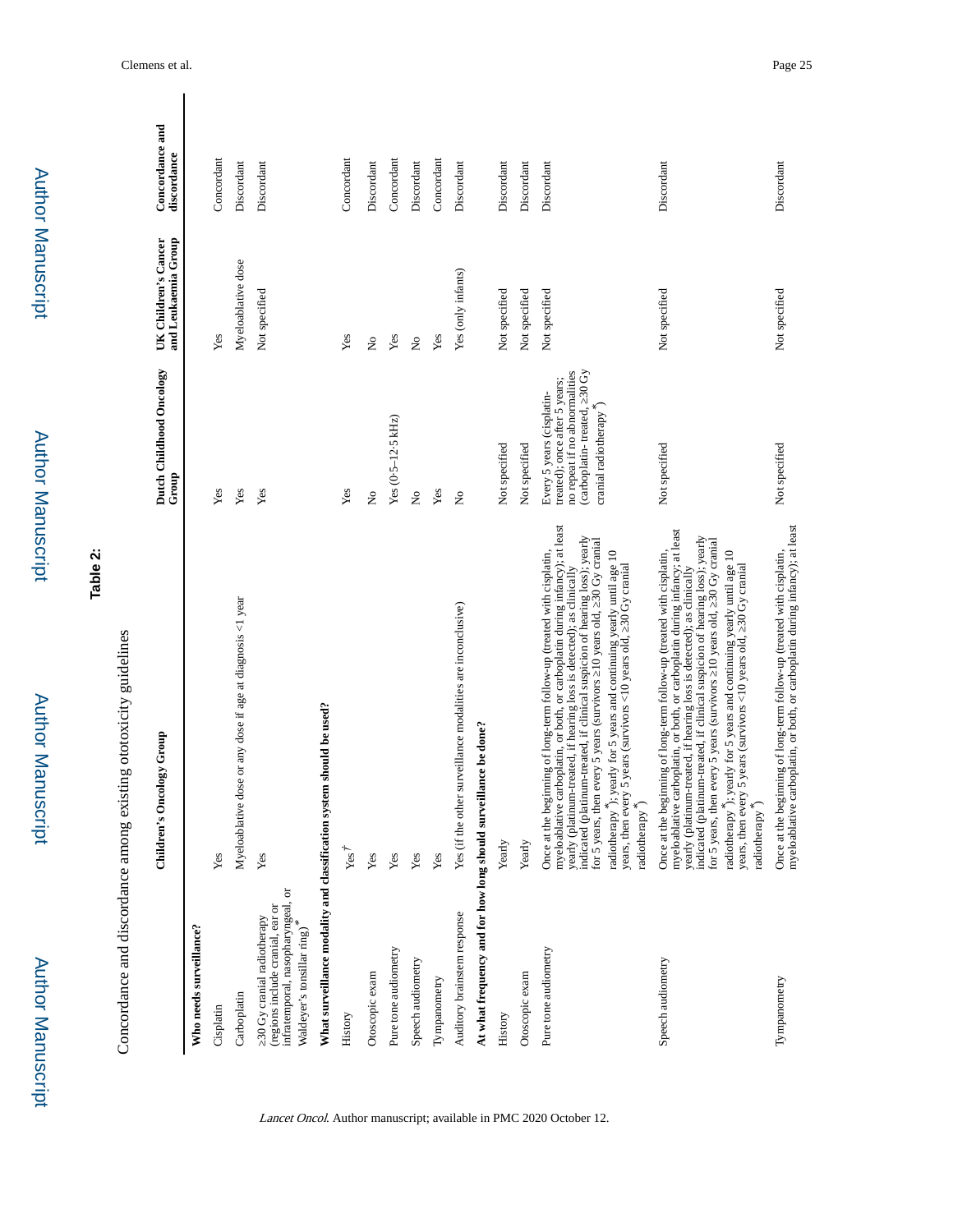|                                                                                                                                   | Children's Oncology Group                                                                                                                                                                                                                                                                                                                                                                                                                      | Dutch Childhood Oncology UK Children's Cancer<br>Group | and Leukaemia Group | Concordance and<br>discordance |
|-----------------------------------------------------------------------------------------------------------------------------------|------------------------------------------------------------------------------------------------------------------------------------------------------------------------------------------------------------------------------------------------------------------------------------------------------------------------------------------------------------------------------------------------------------------------------------------------|--------------------------------------------------------|---------------------|--------------------------------|
|                                                                                                                                   | indicated (platinum-treated, clinical suspicion of hearing loss); yearly for<br>radiotherapy <sup>5</sup> ); yearly for 5 years and continuing yearly until age 10<br>5 years, then every 5 years (survivors 10 years old, 30 Gy cranial<br>years, then every 5 years (survivors <10 years old, $30 \text{ Gy}$ cranial<br>yearly (platinum-treated, if hearing loss is detected); as clinically<br>radiotherapy $\tilde{\tilde{\varepsilon}}$ |                                                        |                     |                                |
| Brainstem evoked response<br>audiometry                                                                                           | Every 5 years (if the other modalities are inconclusive)                                                                                                                                                                                                                                                                                                                                                                                       | Not specified                                          | Not specified       | Discordant                     |
| What should be done when atypical measurements are identified?                                                                    |                                                                                                                                                                                                                                                                                                                                                                                                                                                |                                                        |                     |                                |
| Refer to specialist                                                                                                               | Yes                                                                                                                                                                                                                                                                                                                                                                                                                                            | Yes                                                    | Yes                 | Concordant                     |
| Speech and language therapy                                                                                                       | Yes                                                                                                                                                                                                                                                                                                                                                                                                                                            | ž                                                      | Σ,                  | Discordant                     |
| Liaison to services                                                                                                               | Yes                                                                                                                                                                                                                                                                                                                                                                                                                                            | Yes                                                    | Yes                 | Concordant                     |
| Assistance (preferential classroom<br>amplification system, and other<br>seating, frequency modulation<br>educational assistance) | Yes                                                                                                                                                                                                                                                                                                                                                                                                                                            | 2                                                      | ż                   | Discordant                     |
|                                                                                                                                   | Total body irradiation is included in dose calculations for patients who received it plus another field involving the sear; for these patients, the total body irradiation dose is added to the additional                                                                                                                                                                                                                                     |                                                        |                     |                                |

Total body irradiation is included in dose calculations for patients who received it plus another field involving the ear; for these patients, the total body irradiation dose is added to the dose of the additional field and if the total dose is 20 Gy, screening is indicated.

 $^\prime\!$  History of hearing difficulties (with or without background noise), timitus, or vertigo. History of hearing difficulties (with or without background noise), tinnitus, or vertigo.

Author Manuscript

Author Manuscript

Author Manuscript

**Author Manuscript** 

Author Manuscript

Author Manuscript

Author Manuscript

Author Manuscript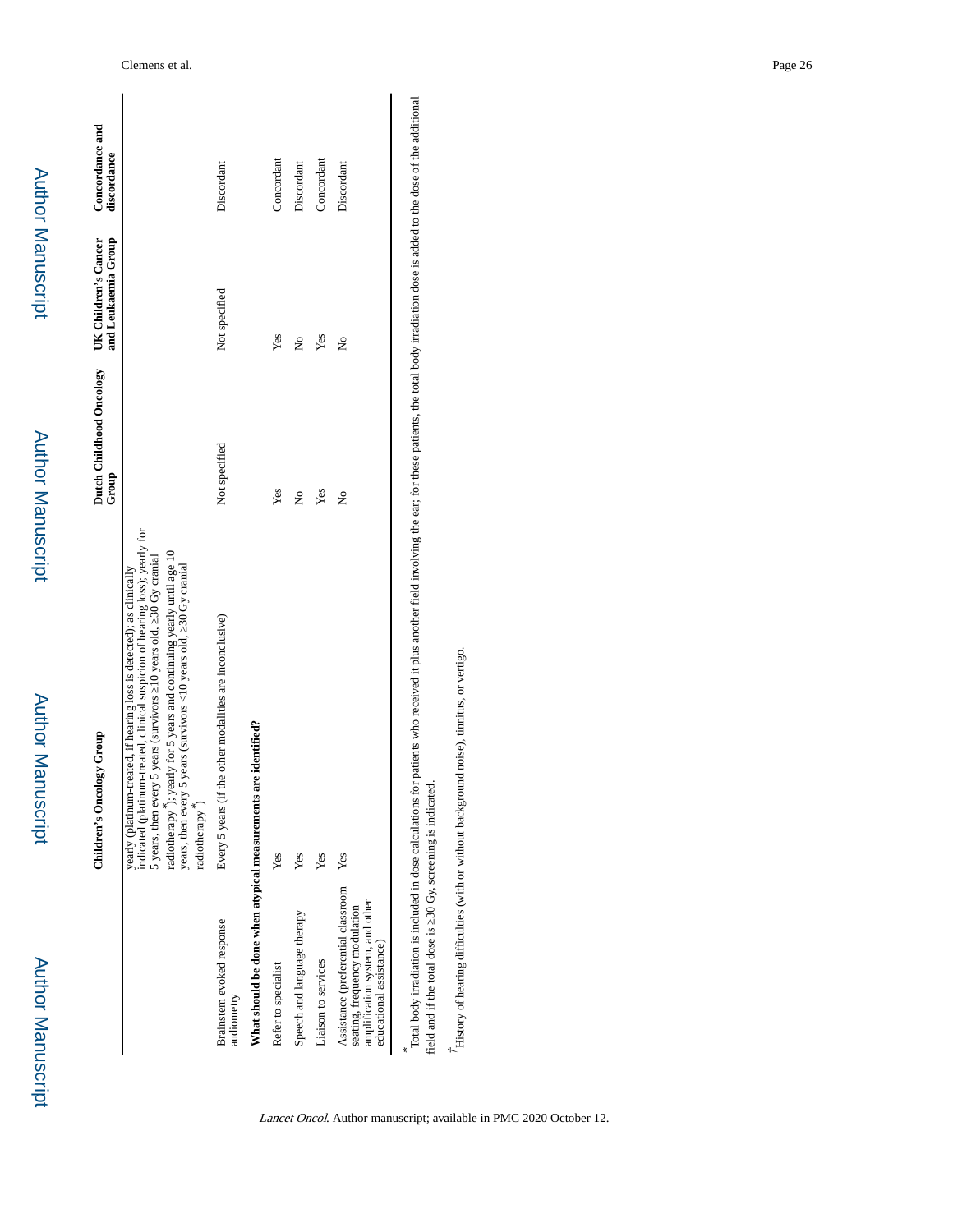| 'n |
|----|
|    |
|    |
|    |
|    |
|    |
| ï  |
|    |
|    |
|    |
|    |
|    |
|    |
|    |
|    |
|    |
|    |
|    |
|    |
|    |
|    |
|    |
|    |
|    |
|    |
|    |
|    |
|    |
|    |
|    |
|    |
|    |
|    |
|    |
|    |
| ī  |
|    |
|    |
|    |
|    |

## **Table 3:**

Conclusions of evidence from the systematic literature search and expert opinion for ototoxicity surveillance for children, adolescent, and young adult Conclusions of evidence from the systematic literature search and expert opinion for ototoxicity surveillance for children, adolescent, and young adult cancer survivors cancer survivors

|                                                                                                        | Evidence                                |
|--------------------------------------------------------------------------------------------------------|-----------------------------------------|
| Who needs surveillance?                                                                                |                                         |
| Risk of hearing loss in children, adolescent, and young adult cancer survivors                         |                                         |
| Increased risk after cisplatin vs no cisplatin                                                         | Level $\mathbf{B}^{7,27,28}$            |
| Increased risk after high-dose vs low-dose cisplatin                                                   | Level A <sup>7, 27, 29–34</sup>         |
| Unknown risk after long-duration vs short-duration cisplatin administration                            | No studies                              |
| Increased risk after carboplatin                                                                       | Expert opinion *35-40                   |
| Unknown risk after high-dose vs low-dose carboplatin                                                   | No studies                              |
| Unknown risk after long-duration vs short-duration carboplatin administration                          | No studies                              |
| Unknown risk after oxaliplatin vs no oxaliplatin                                                       | No studies                              |
| Unknown risk after high-dose dose vs low-dose oxaliplatin                                              | No studies                              |
| Unknown risk after long-duration vs short-duration oxaliplatin administration                          | No studies                              |
| cranial radiotherapy<br>Increased risk after cranial radiotherapy vs no                                | Expert opinion *10,41,42                |
| Increased risk after high-dose vs low-dose cranial radiotherapy                                        | Level B <sup>5,28</sup>                 |
| Increased risk after combination of platinum chemotherapy and cranial radiotherapy                     | Level $C^{10}$                          |
| Increased risk after cotreatment with furosemide vs no furosemide                                      | Level $\mathbf{C}^7$                    |
| Increased risk after cotreatment with aminoglycosides vs no aminoglycosides                            | Level $C^{43}$                          |
| Decreased risk after cotreatment with sodium thiosulfate vs no sodium thiosulfate                      | Level $B^{44,45}$                       |
| Decreased risk after cotreatment with amifostine vs no amifostine                                      | Level $C^{42,46}$                       |
| Increased risk after younger age vs older age (no cuttoff ages were described) at cancer treatment     | Level B <sup>5, 7, 30-33,41,47,48</sup> |
| No significant effect of sex                                                                           | Level $B^{32,34,41,43,49}$              |
| Unknown association between timing of administration of platinum-based agents and cranial radiotherapy | No studies                              |
| Increased risk after CSF shunts vs no CSF shunts                                                       | Level $\mathbf{B}^{5\,,10,34}$          |
| Unknown risk after posterior fossa tumour surgery                                                      | No studies                              |
| Unknown risk after surgery involving the ear or cranial nerve VIII                                     | No studies                              |
| Risk of tinnitus in children, adolescent, and young adult cancer survivors                             |                                         |
| vs no platinum drugs<br>Increased risk after platinum drugs as a group                                 | Level C <sup>50</sup>                   |
|                                                                                                        |                                         |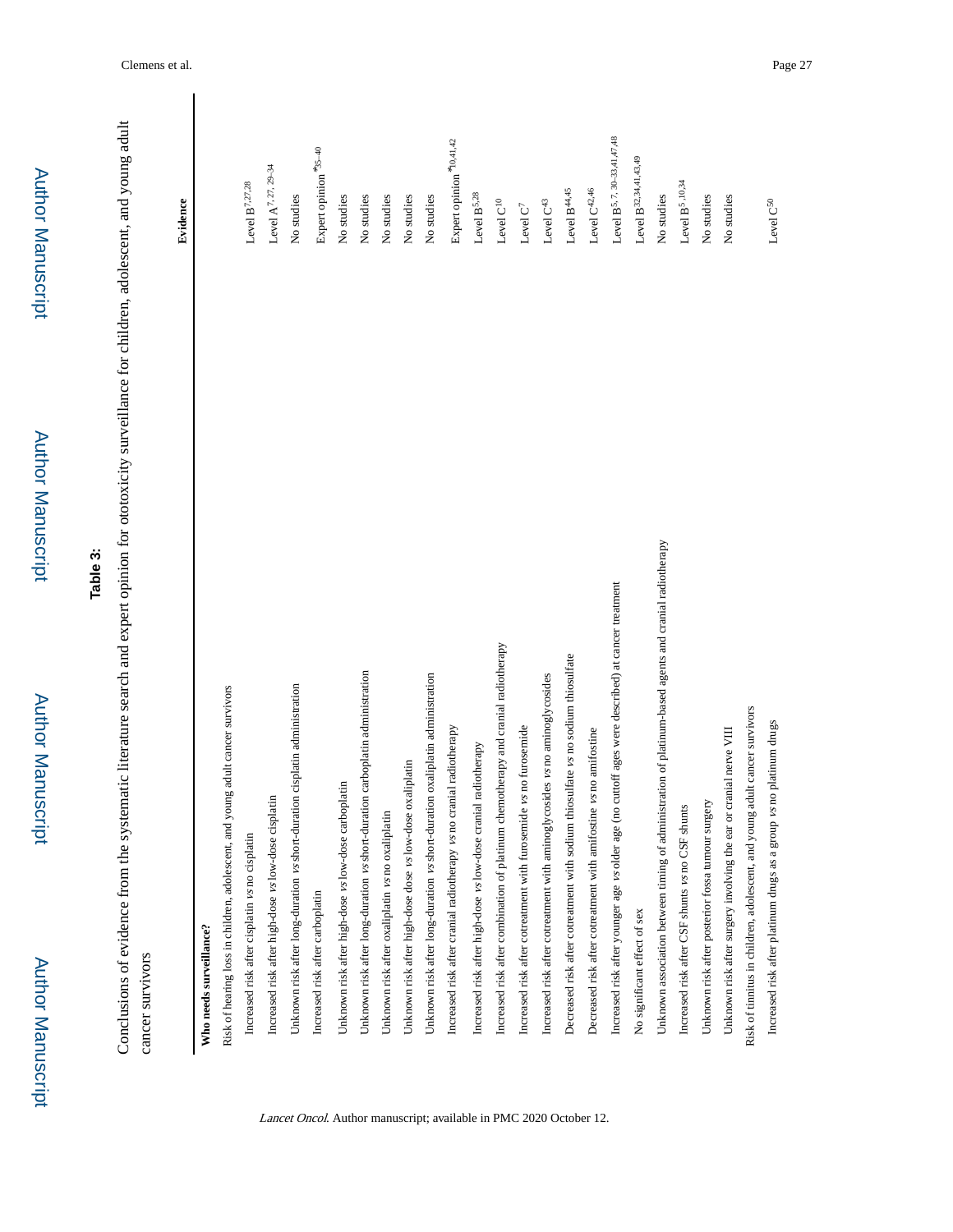|                                                                                                                                                                                                                                                                                                                                                                                                          | Evidence                                      |
|----------------------------------------------------------------------------------------------------------------------------------------------------------------------------------------------------------------------------------------------------------------------------------------------------------------------------------------------------------------------------------------------------------|-----------------------------------------------|
| Unknown risk after high-dose vs low-dose of platinum drugs                                                                                                                                                                                                                                                                                                                                               | No studies                                    |
| Unknown risk after long-duration vs short-duration platinum-based drug administration                                                                                                                                                                                                                                                                                                                    | No studies                                    |
| 30 Gy vs no cranial radiotherapy<br>Increased risk after high-dose cranial radiotherapy                                                                                                                                                                                                                                                                                                                  | Level C <sup>50</sup>                         |
| Unknown risk after high-dose vs low-dose cranial radiotherapy                                                                                                                                                                                                                                                                                                                                            | No studies                                    |
| aminoglycosides<br>Unknown risk after cotreatment with furosemide or                                                                                                                                                                                                                                                                                                                                     | No studies                                    |
| Unknown risk after cotreatment with sodium thiosulfate or amifostine                                                                                                                                                                                                                                                                                                                                     | No studies                                    |
| Unknown risk of age at cancer treatment                                                                                                                                                                                                                                                                                                                                                                  | No studies                                    |
| Unknown risk of sex                                                                                                                                                                                                                                                                                                                                                                                      | No studies                                    |
| Unknown risk of CSF shunts                                                                                                                                                                                                                                                                                                                                                                               | No studies                                    |
| Unknown risk after posterior fossa tumour surgery                                                                                                                                                                                                                                                                                                                                                        | No studies                                    |
| Unknown risk after surgery involving the ear or cranial nerve VIII                                                                                                                                                                                                                                                                                                                                       | No studies                                    |
| lance be done?<br>At what frequency and for how long should surveill                                                                                                                                                                                                                                                                                                                                     |                                               |
| ; adult cancer survivors<br>Risk of hearing loss in children, adolescent, and young                                                                                                                                                                                                                                                                                                                      |                                               |
| Hearing function might deteriorate over time after platinum-based drugs (as a group); in some patients, hearing function improves or remains stable                                                                                                                                                                                                                                                      | Level $C^{32,33,51-55}$                       |
| Hearing function might deteriorate over time after cranial radiotherapy (also in combination with platinum or CSF shunts); in some survivors hearing function<br>improves or remains stable                                                                                                                                                                                                              | Level $C^{5,10,55-57}$                        |
| Predictors for change of hearing function over time unknown                                                                                                                                                                                                                                                                                                                                              | No studies                                    |
| time after comedication, surgery involving the ear or cranial nerve VIII, or after noise exposure<br>Unknown likelihood of change of hearing loss over                                                                                                                                                                                                                                                   | No studies                                    |
| Risk of tinnitus in children, adolescent, and young adult cancer survivors                                                                                                                                                                                                                                                                                                                               |                                               |
| Unknown likelihood of change of tinnitus over time                                                                                                                                                                                                                                                                                                                                                       | No studies                                    |
| What surveillance modality should be used?                                                                                                                                                                                                                                                                                                                                                               |                                               |
| Testing methods to detect abnormalities in children, adolescent, and young adult cancer survivors                                                                                                                                                                                                                                                                                                        |                                               |
| Behavioural testing to assess hearing sensitivity, including visual reinforcement audiometry (survivors between 5 and 24 months of age), conditioned play audiometry<br>(survivors between 2 and 5 years of age); pure tone conventional audiometry (survivors 5 years of age); and speech audiometry (survivors >6 months of age), which<br>also provides information on phoneme detection abilities to | Existing guidelines <sup>20,35,43,58-61</sup> |
| Auditory brainstem response to assess the cochlea, auditory nerve, or lower brainstem structure function                                                                                                                                                                                                                                                                                                 | Existing guidelines <sup>20,35,43,58-61</sup> |
| Distortion-product otoacoustic emission to evaluate cochlear outer hair cell function                                                                                                                                                                                                                                                                                                                    | Existing guidelines <sup>20,35,43,58-62</sup> |
| Tympanometry to assess middle ear function                                                                                                                                                                                                                                                                                                                                                               | Existing guidelines <sup>20,35,43,58-62</sup> |
| Agreement testing methods to detect abnormalities in cancer survivors                                                                                                                                                                                                                                                                                                                                    |                                               |
| Agreement between pure tone audiometry and distortion product otoacoustic emission                                                                                                                                                                                                                                                                                                                       | Level $B^{63-66}$                             |
| High frequency audiometry detects more abnormalities than pure tone audiometry                                                                                                                                                                                                                                                                                                                           | Level C <sup>64</sup>                         |
| and high-frequency audiometry<br>Unknown agreement between pure tone audiometry                                                                                                                                                                                                                                                                                                                          | No studies                                    |

Author Manuscript

**Author Manuscript** 

Author Manuscript

Author Manuscript

Author Manuscript

**Author Manuscript** 

Author Manuscript

Author Manuscript